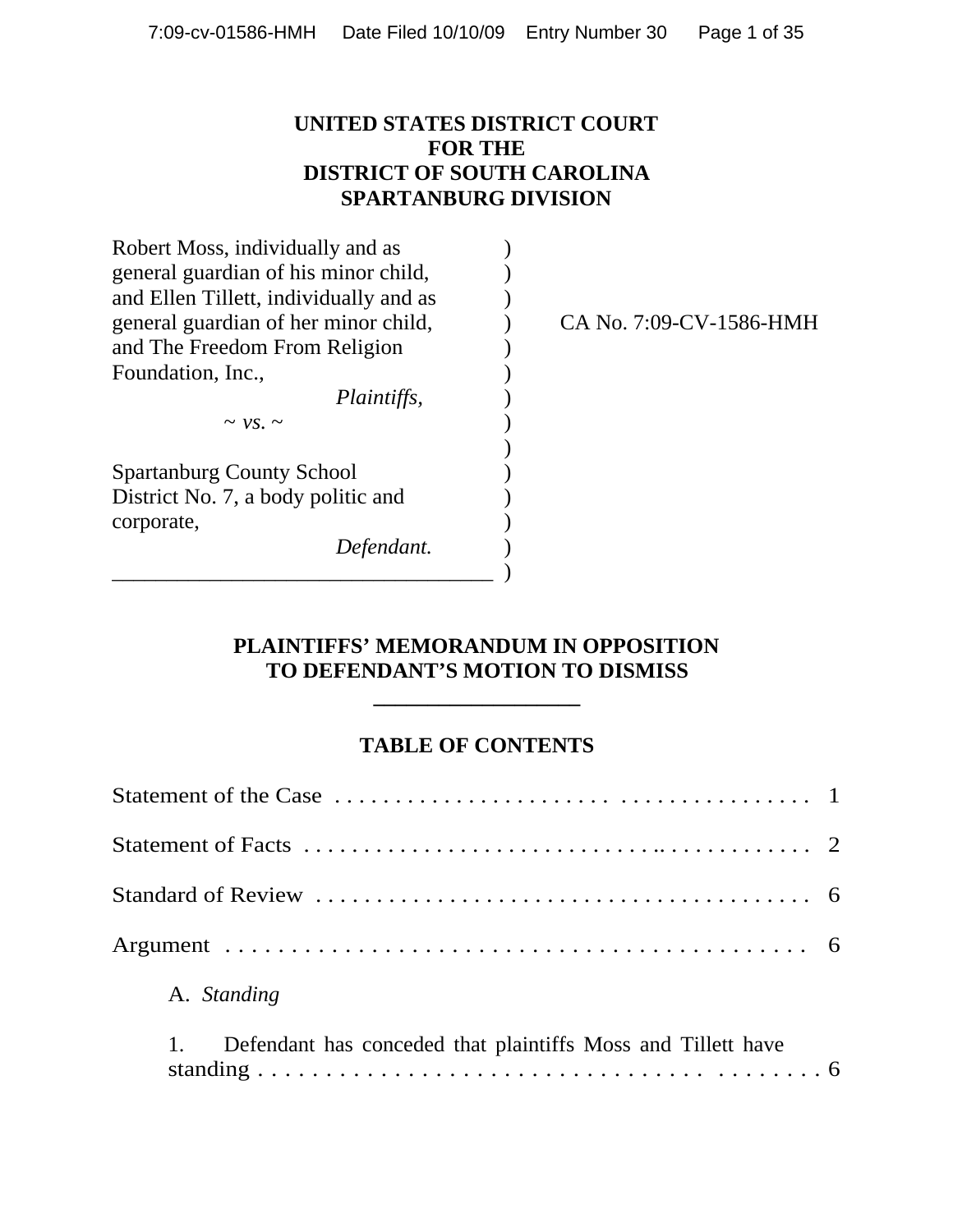| 2. Plaintiffs Moss and Tillett have standing because they are parents<br>of children who currently attend a school subject to the released time<br>$\mathbf{program.} \dots \dots \dots \dots \dots \dots \dots \dots \dots \dots \dots \dots \dots \dots$                      | 7  |
|---------------------------------------------------------------------------------------------------------------------------------------------------------------------------------------------------------------------------------------------------------------------------------|----|
| 3. Plaintiffs Moss and Tillett have standing because they and their<br>children have come into unwelcome direct contact with a<br>governmental action that violates the Establishment Clause 8                                                                                  |    |
| 4. Plaintiff Freedom From Religion Foundation has standing to<br>represent its own interests and those of its members. $\dots \dots \dots \dots \dots$ 15                                                                                                                       |    |
|                                                                                                                                                                                                                                                                                 | 16 |
| 1. Plaintiffs have stated a claim that defendant has an entirely<br>religious purpose for granting public school academic credit for<br>proselytizing, sectarian and evangelical religious released time                                                                        | 17 |
| 2. Plaintiffs have stated a claim of religious advancement and<br>endorsement by alleging that defendant has, by an evasive fiction,<br>delegated to SCBEST the power to grant public school academic<br>grades for proselytizing, evangelical and sectarian religious released | 20 |
| 3. Defendant has excessively entangled itself with SCBEST by                                                                                                                                                                                                                    | 26 |
| 4. Defendant's exemption of SCBEST from the Transfer Regulations                                                                                                                                                                                                                |    |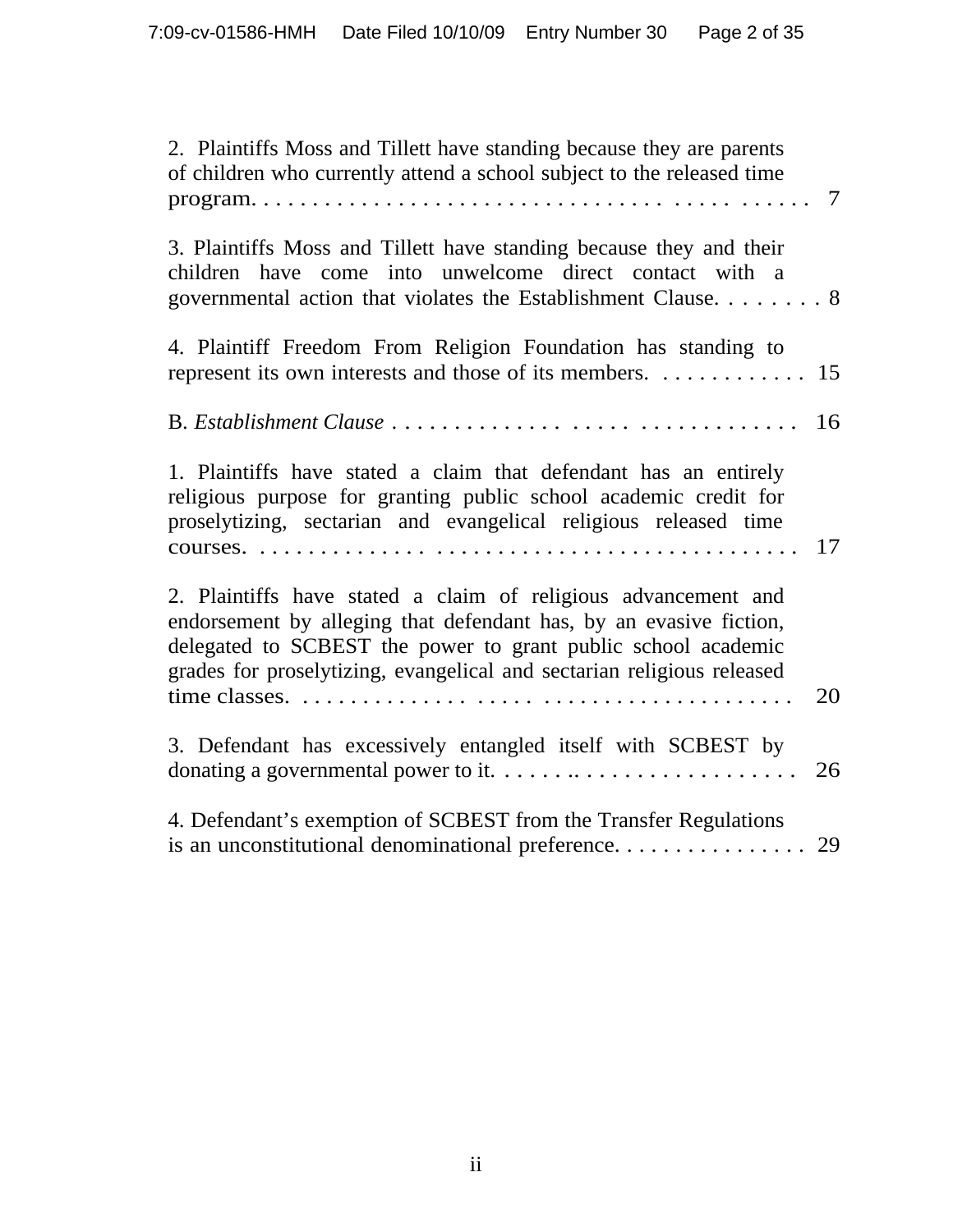# **TABLE OF AUTHORITIES**

# **U.S. Supreme Court Cases**

| Ashcroft v. Iqbal                                                                                          |
|------------------------------------------------------------------------------------------------------------|
| Allegheny County v. ACLU<br>492 U.S. 573, 109 S.Ct. 3086, 106 L.Ed 2d 472 (1989)  28 n. 12                 |
| Conley v. Gibson, 355 U.S. 41, 78 S.Ct. 99, 2 L.Ed. 2d 80 (1957)  12                                       |
| Edwards v. Aguillard                                                                                       |
| Epperson v. Arkansas                                                                                       |
| Florida Lime and Avocado Growers, Inc. v. Paul<br>373 U.S. 132, 83 U.S. 1210, 10 L.Ed. 2d 248 (1963) 28    |
| Friends of the Earth v. Laidlaw Envt'l Svcs.<br>528 U.S. 167, 120 S.Ct. 393,145 L.Ed. 2d 610, 626 (2000) 8 |
| Larkin v. Grendel's Den<br>459 U.S. 116, 103 S.Ct. 505, 74 L.Ed. 2d 297 (1982)  25, 26, 28, 29             |
| Larson v. Valente                                                                                          |
|                                                                                                            |
| Lujan v. Defenders of Wildlife                                                                             |
| McCollum v. Board of Education                                                                             |
| Meek v. Pittenger, 421 U.S. 349, 95 S.Ct. 1753, 44 L.Ed. 2d 217 (1971) 21                                  |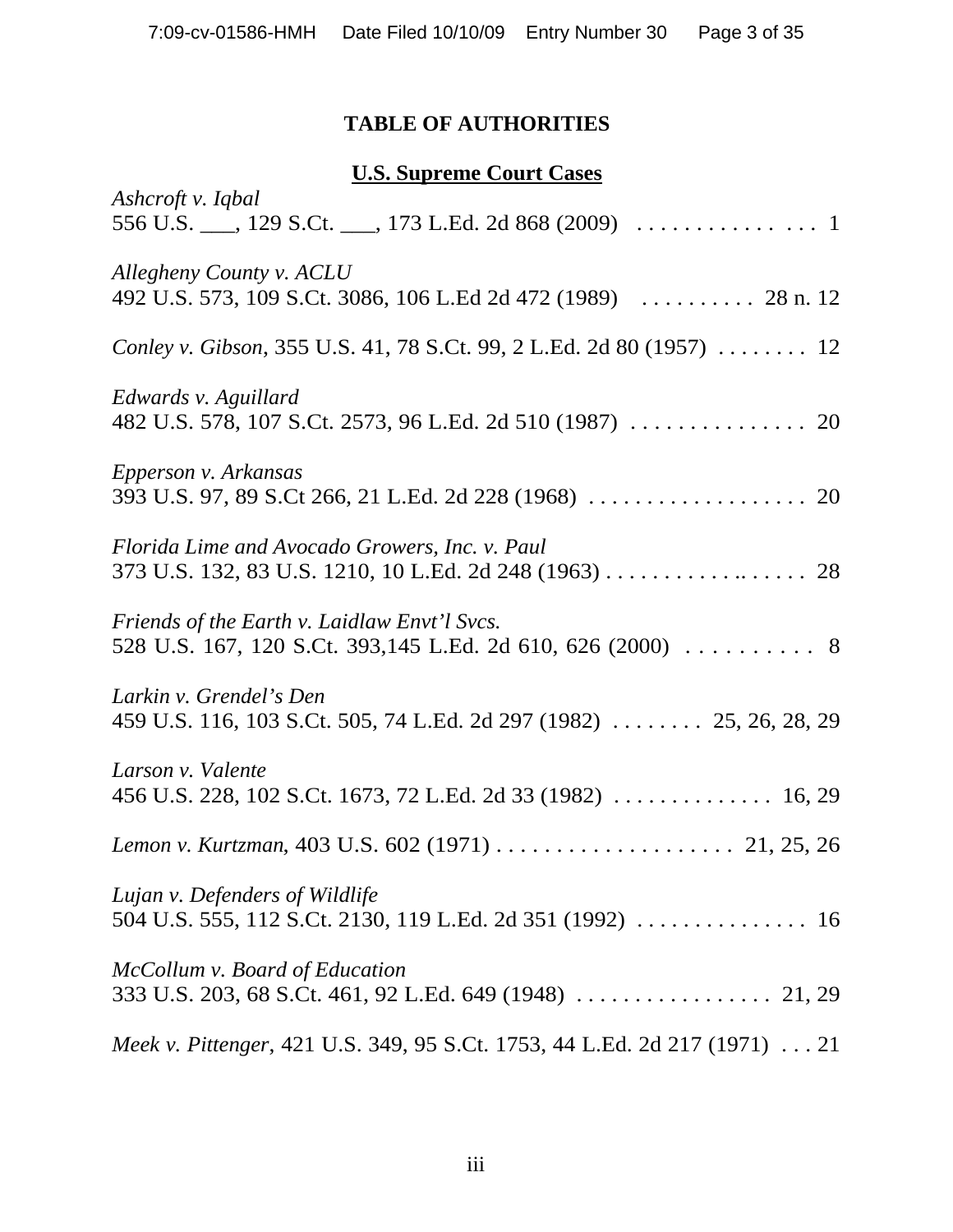| Rockwell Int'l v. United States<br>549 U.S. 457, 127 S.Ct. 1397, 167 L.Ed 2d 190 (2007) 1, 16                    |  |  |
|------------------------------------------------------------------------------------------------------------------|--|--|
| Santa Fe Indep. Sch. Dist. v. Doe<br>530 U.S. 290, 120 S.Ct. 2266, 147 L.Ed. 2d 295 (2000) 7, 8                  |  |  |
| Scheuer v. Rhodes                                                                                                |  |  |
| School Dist. of Abington Twp. v. Schempp<br>374 U.S. 203, 83 S.Ct. 1560, 10 L.Ed 2d 844 (1963) 9, 11, 20, 22, 23 |  |  |
| Sierra Club v. Morton,                                                                                           |  |  |
| Stone v. Graham, 449 U.S. 39, 101 S.Ct. 192, 66 L.Ed. 2d 199 (1980) 20                                           |  |  |
|                                                                                                                  |  |  |
| Wallace v. Jaffree                                                                                               |  |  |
| Zorach v. Clauson<br>343 U.S. 306, 72 S.Ct. 679, 96 L.Ed. 954 (1952)  7, 19, 20, 21, 25, 29                      |  |  |
| <b>U.S. Circuit Courts of Appeal Cases</b>                                                                       |  |  |
| Connectu LLP v. Zuckerberg, 522 F. 3d 82 (1st Cir. 2008) $\ldots \ldots \ldots \ldots$                           |  |  |
| Lambeth v. Davidson County, 407 F.3d 266 (4th Cir. 2005)  16, 17, 21                                             |  |  |
| <i>NCCLU v. Constangy</i> , 947 F. 2d 1145, 1149-50 (4th Cir. 1991)  18                                          |  |  |
| South Carolina Wildlife Fed. v. Limehouse, 549 F.2d 324 (4th Cir. 2008)  14                                      |  |  |

*Smith v. Smith*, 523 F.2d 121 (4th Cir. 1975) . . . . . . . . . . . . . . . . . . . . 21, 29

*Suhre v. Haywood County*, 131 F. 3d 1083 (4th Cir. 1997) . . . . . 7-9, 11, 13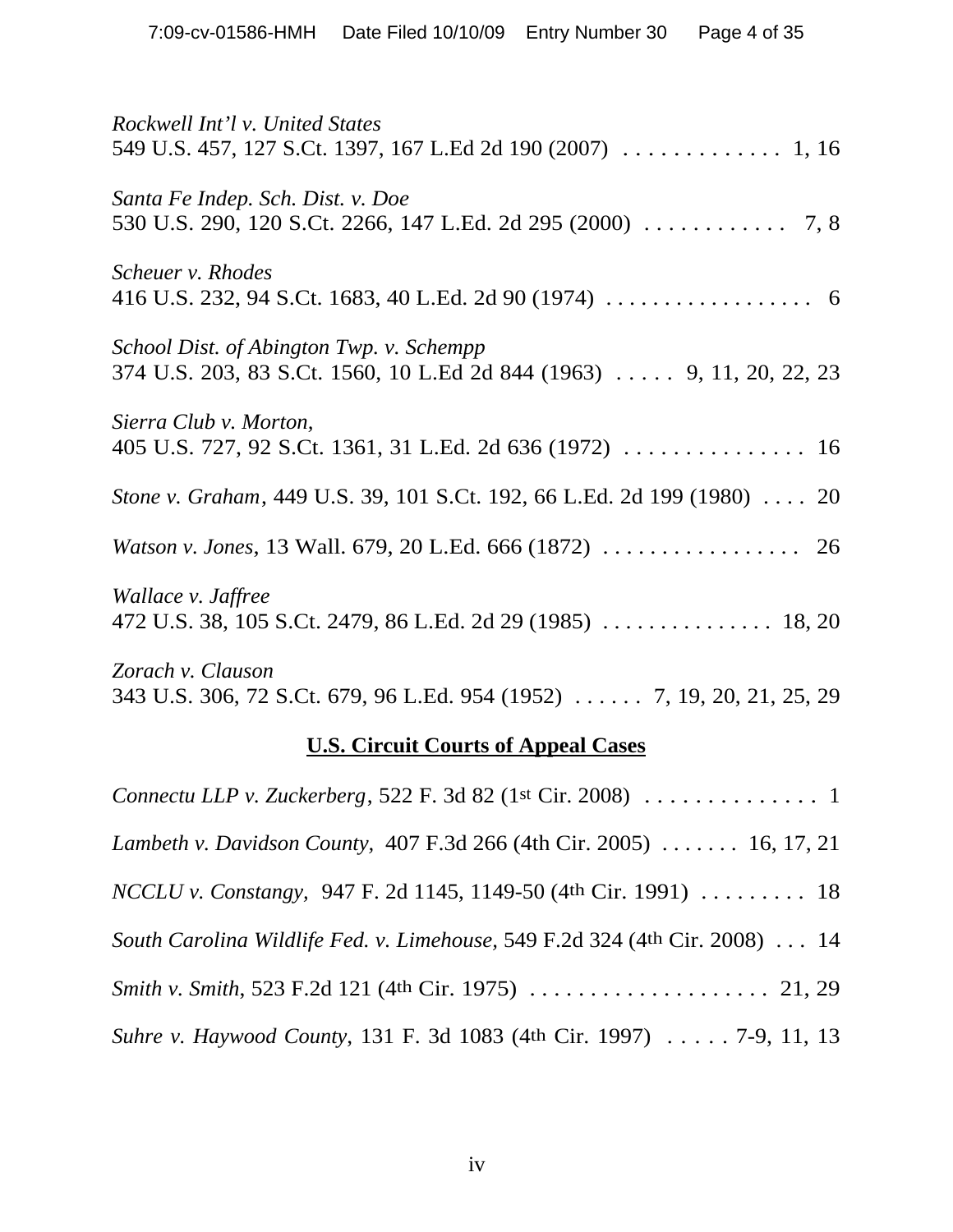# **S.C. Supreme Court Cases**

| <i>Harmon v. Dreher, 1 Speers Eq. 87, 120 (S.C. App. 1843)  26</i> |  |  |
|--------------------------------------------------------------------|--|--|
| <b>S.C. Statutes</b>                                               |  |  |
|                                                                    |  |  |
| <b>Federal Rules of Civil Procedure</b>                            |  |  |
|                                                                    |  |  |
|                                                                    |  |  |
|                                                                    |  |  |
|                                                                    |  |  |
| <b>Treatises</b>                                                   |  |  |
|                                                                    |  |  |

| 5 Wright, Miller & Kane, Federal Practice and Procedure |  |
|---------------------------------------------------------|--|
|                                                         |  |
| 6 Wright, Miller & Kane, Federal Practice and Procedure |  |
| 6 Wright, Miller & Kane, Federal Practice and Procedure |  |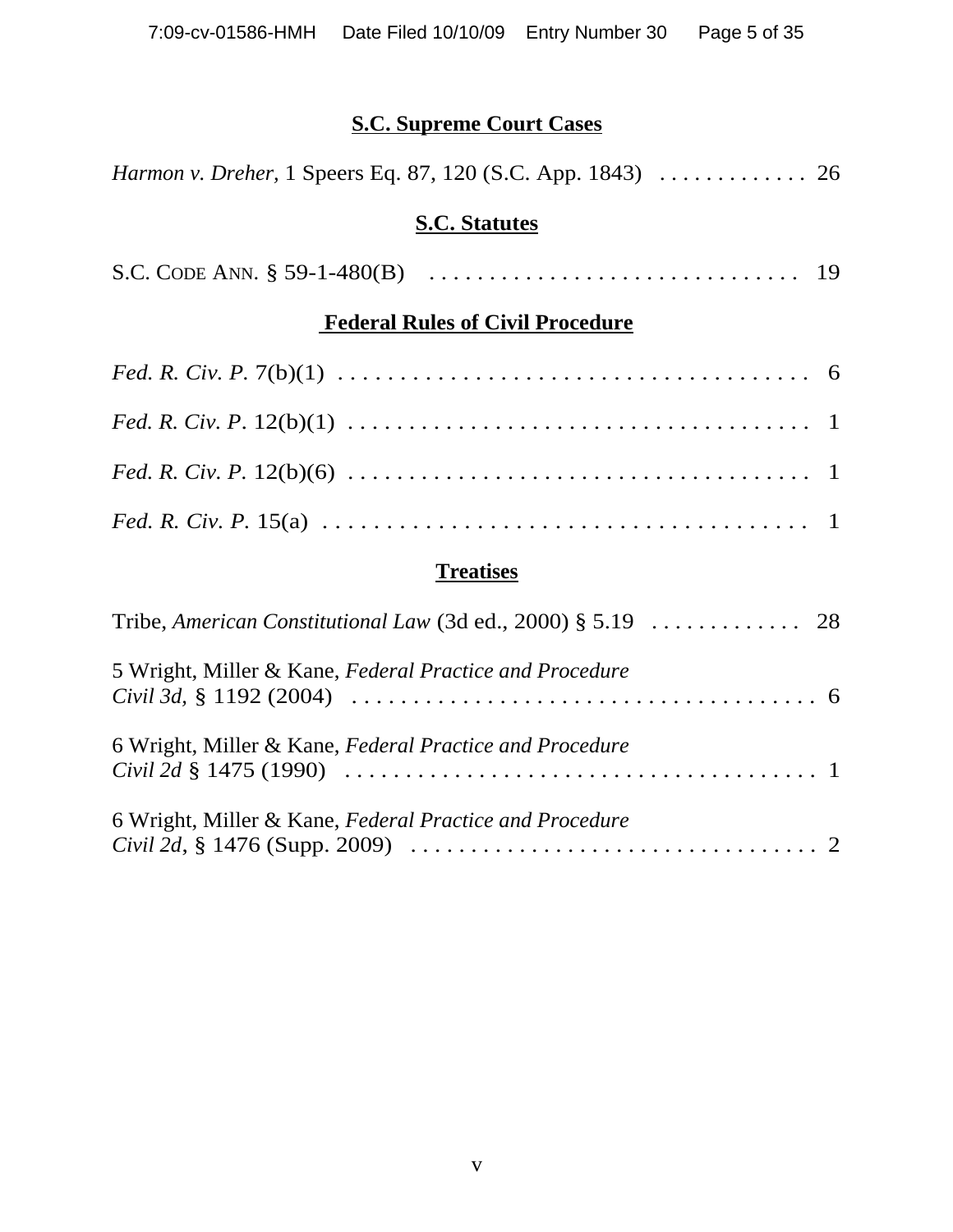#### **STATEMENT OF THE CASE**

The Complaint was filed on June 16, 2009. Dkt. 1. It pleaded that defendant had violated the Establishment Clause of the United States Constitution by implementing its Released Time For Religious Education Policy. On August 31, 2009, defendant moved to dismiss pursuant to *Fed. R. Civ. P*. 12(b)(1) for lack of standing and pursuant to *Fed. R. Civ. P.* 12(b)(6) for failure to state a claim. Dkt. 19. On September 17 plaintiffs filed a First Amended Complaint as of right under *Fed. R. Civ. P.* 15(a). Dkt. 24. On September 21 plaintiffs moved for leave to file and serve an attached Second Amended Complaint. Dkt. 25. This motion was allowed on September 24. Dkt. 26. The Second Amended Complaint was filed on September 30. Dkt. 27. On October 1 the Court ordered that the case be dismissed for failure to prosecute unless plaintiffs responded within ten days to the motion to dismiss. Dkt. 29. Plaintiffs now respectfully respond.

 A motion to dismiss is not a "responsive pleading" within the meaning of *Fed.R.Civ.P.* 15(a). 6 Wright, Miller & Kane, *Federal Practice and Procedure: Civil 2d* § 1475 (1990). Plaintiffs amended as of right on September 17, no "responsive pleading" having been filed. An amended complaint supersedes a complaint. *Id.* The Complaint ceased to have any operative effect once the First Amended Complaint was filed. *Id; Connectu LLP v. Zuckerberg*, 522 F. 3d 82, 91 (1st Cir. 2008); *Rockwell Int'l v. United States*, 549 U.S. 457, 474, 127 S.Ct.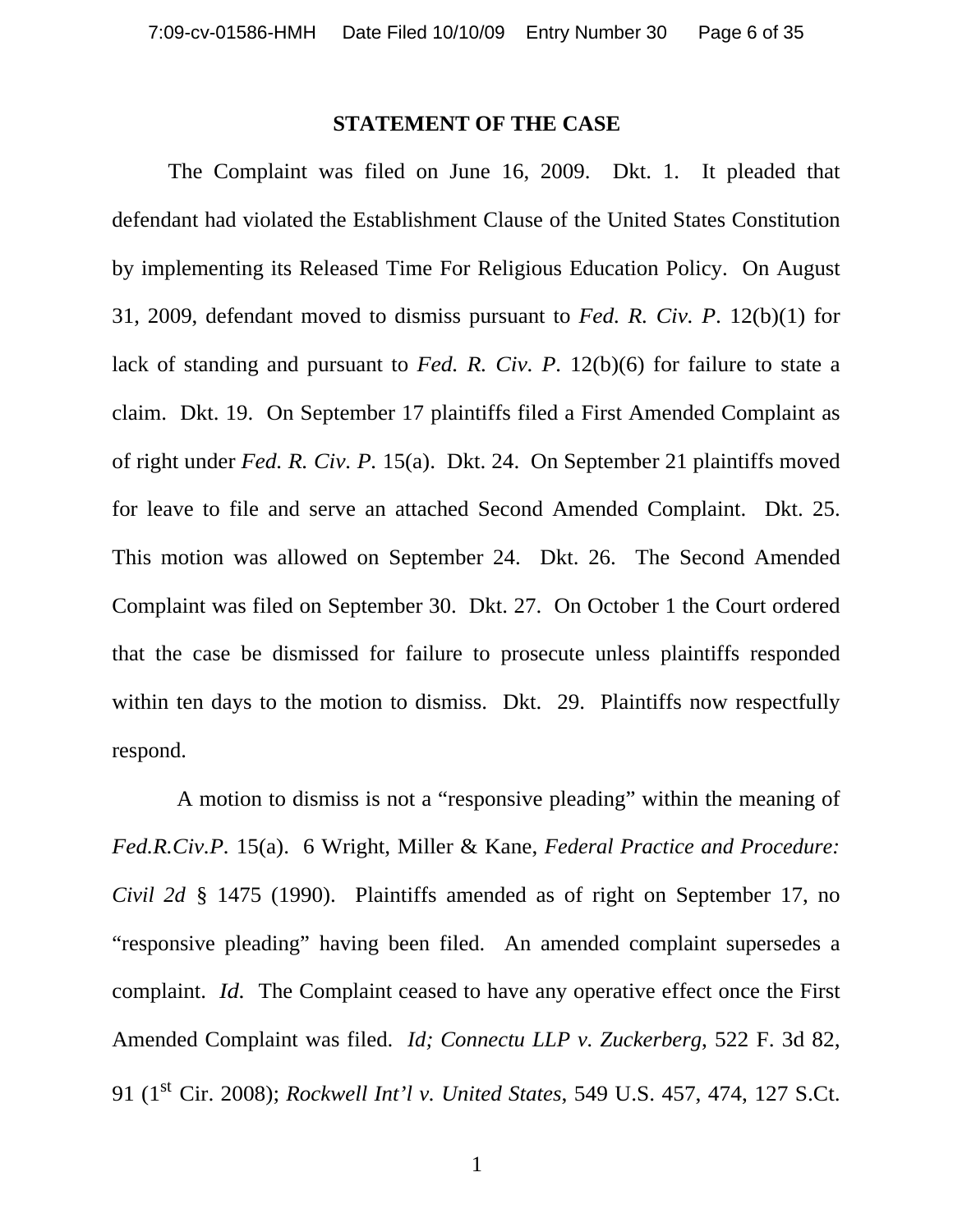1397, 167 L.Ed 2d 190 (2007) ("when a plaintiff files a complaint in federal court and then voluntarily amends the complaint, courts look to the amended complaint to determine jurisdiction"). The Court's Order of October 1, however, directs that plaintiffs respond to the motion to dismiss the Complaint, and plaintiffs do so herein. Additionally, in view of the established rule that the Complaint has been superseded and the possibility that the Court is construing the motion to dismiss to be directed at the Second Amended Complaint, *see* 6 Wright, Miller & Kane, *supra*, § 1476 (Supp. 2009), plaintiffs will also demonstrate that the Second Amended Complaint alleges standing and states an Establishment Clause claim. $<sup>1</sup>$ </sup>

#### **STATEMENT OF FACTS**

#### *Standing*

Each adult plaintiff is the parent of a child currently attending Spartanburg High School, a public school operated by defendant. Complaint ("Cmplt.")  $\parallel$  6; Second Amended Complaint ("2d Am. Cmplt.") ¶ 6. Each plaintiff believes that defendant's Policy that allows academic credit for released time religious education, Cmplt. ¶23; 2d Am. Cmplt. ¶ 23, offends the Establishment Clause.

<sup>1</sup> Plaintiffs do not, however, address the Equal Protection claim stated in the Second Amended Complaint, defendant not yet having had the opportunity to decide whether to move to dismiss that claim.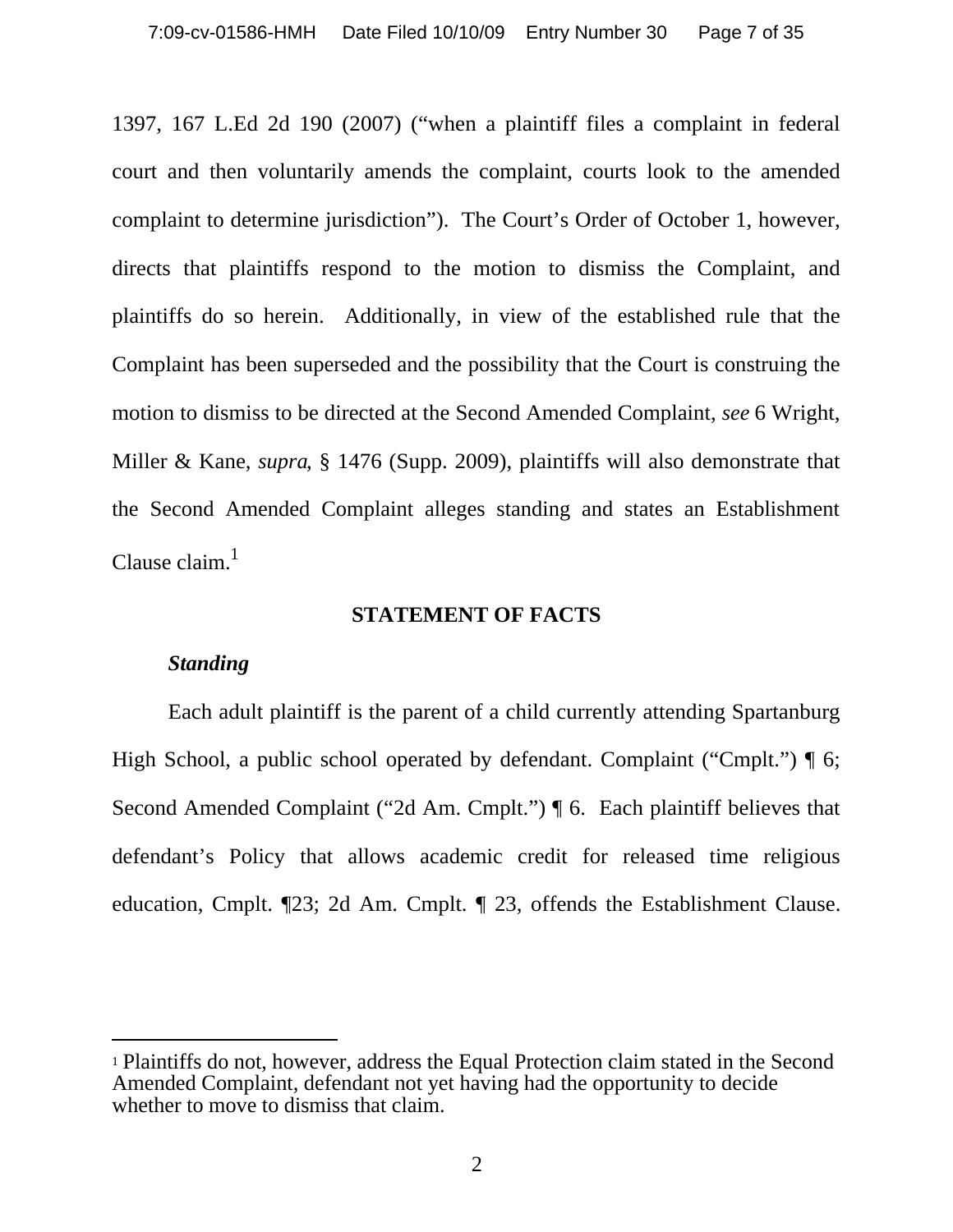Cmplt.  $\P$  8.  $^2$ 

 Each plaintiff has been offended and emotionally affected by the Policy, Cmplt. ¶ 9, and by its implementation, 2d Am. Cmplt. ¶ 9. Defendant aided SCBEST in sending plaintiffs a letter which described a sectarian, evangelical and proselytizing (hereafter "sectarian," except in quotations from the pleadings) course ("The first semester will cover . . . the basic doctrines of the Christian faith. During the second semester students will learn how they ought to live as a result . . .") and announced that SCBEST had been selected to offer the course ("The District 7 School Board recently granted SCBEST approval to begin offering this class for elective credit."). Cmplt. Ex. A; 2d Am. Cmplt. Ex. A. Defendant knew of and approved the letter before it was sent. 2d Am. Cmplt, ¶ 9(a). Plaintiff Moss complained to defendant when the Policy was later enacted but defendant summarily dismissed his objections. Cmplt. ¶ 9; 2d Am. Cmplt. ¶ 9(a). Defendant later ratified the selection of SCBEST, 2d Am. Cmplt. ¶ 25, and it now teaches the course. Cmplt. ¶ 24; 2d Am. Cmplt. ¶¶ 9(a), 24.

Each plaintiff has come into offensive contact with the implementation of

<sup>2</sup> The scope of relief sought is narrowed by the Second Amended Complaint. The Complaint prays for a Judgment "declaring that defendant's implementation of its Released Time For Religious Instruction Policy is unconstitutional." The Second Amended Complaint prays for a Judgment "declaring that defendant's practice of granting public school academic credit for proselytizing, evangelical and sectarian religious released time education courses is unconstitutional." One effect of the narrowing the scope of the Complaint is to make clear that plaintiffs are not challenging defendant's power under the Policy to allow such a course as is described by S.C. Code 59-29-230, "Old and New Testament era courses."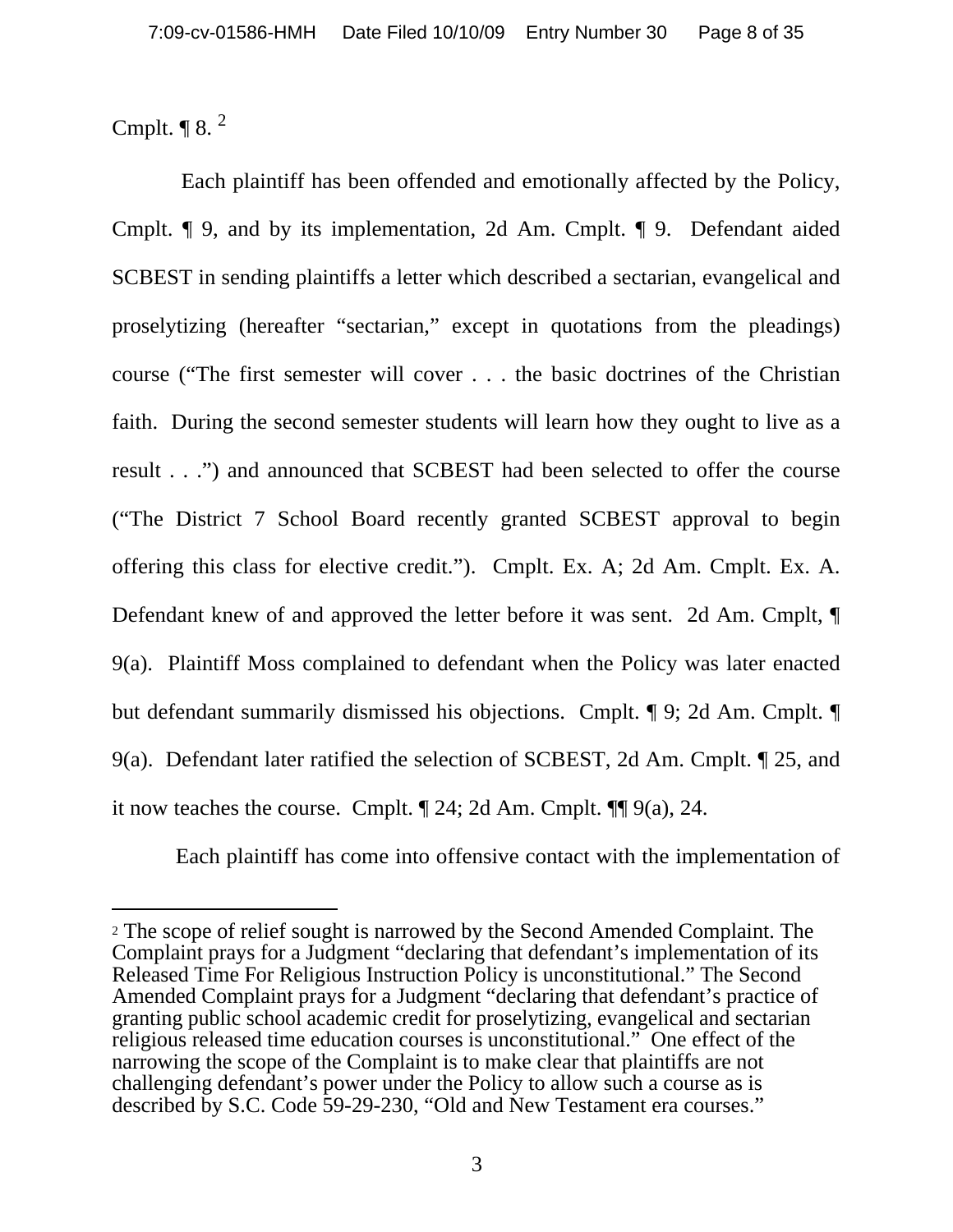the Policy. Cmplt. ¶ 10; 2d Am. Cmplt. ¶ 10. Each plaintiff is fundamentally offended by the granting of academic credit for sectarian religious education. Each feels less welcome in and about Spartanburg High School on account of the receipt of the letter, defendant's unfriendly reception of plaintiff Moss, and the practice of granting academic credit. 2d Am. Cmplt. ¶ 10. Defendant's implementation of its Policy subjects children not taking the released time course to potential academic disadvantage, in that SCBEST is at liberty to inflate its grades for religious reasons, and grades determine eligibility for various academic honors and emoluments such as LIFE scholarships and valedictorianships. Cmplt. ¶¶ 11, 26; 2d Am. Cmplt. ¶¶ 11, 26.

 The Complaint did not allege that any individual plaintiff was a member of the plaintiff Freedom From Religion Foundation or that any of its members resided within defendant's jurisdiction. The Second Amended Complaint makes both these allegations. 2d Am. Cmplt. ¶ 14.

#### *Establishment Clause*

 Defendant's Policy provides that it "will accept no more than two elective . . . credits for religious instruction taken during the school day in accordance with this policy." Cmplt. ¶ 23; 2d Am. Cmplt. ¶ 23. SCBEST had previously offered a similar release time religious education course for defendant but had to discontinue it for lack of interest. Cmplt. Ex. A; 2d Am. Cmplt. Ex. A. In 2007 defendant re-engaged SCBEST to teach a course pursuant to the Policy, knowing

4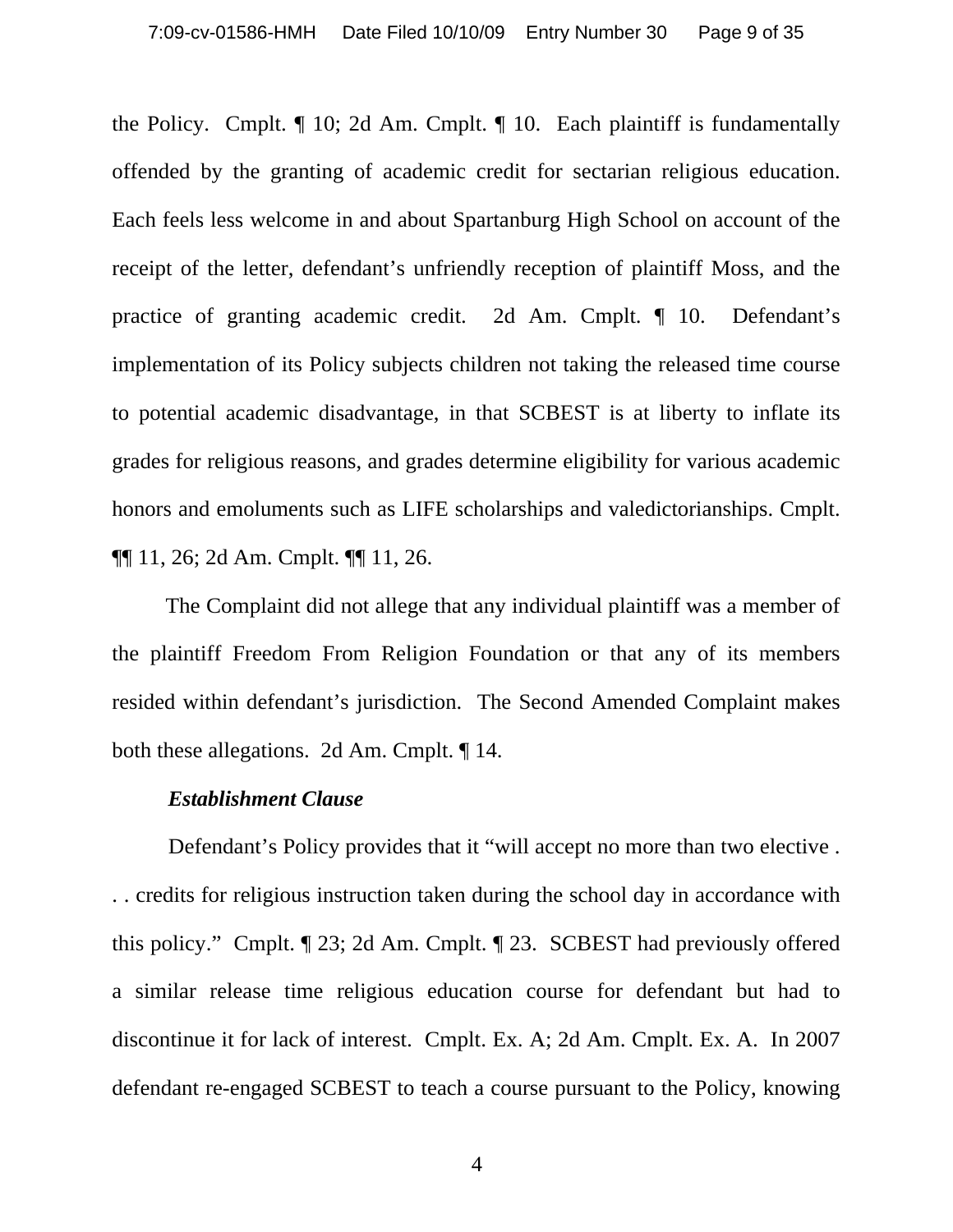that it would teach a sectarian course. Cmplt. ¶ 24; 2d Am. Cmplt. ¶ 24. Defendant's sole purpose for enacting the Policy was to implement such a course. 2d. Am. Cmplt. ¶ 25. Defendant has delegated to SCBEST the power to perform the governmental function of granting public school grades, Cmplt. ¶ 27; 2d Am. Cmplt. ¶ 27, including the power to discriminate in grading among students for religious reasons. *Id.* ¶ 26.

 SCBEST is a private unaccredited school. Cmplt. ¶ 31; 2d Am. Cmplt. ¶ 31. A Regulation of the South Carolina State Board of Education requires that for grades to be transferred from private unaccredited schools either the student must be given tests to evaluate prior academic performance, or given a probationary assignment. Cmplt. ¶¶ 29, 30, 32. Defendant cannot constitutionally test for religious knowledge and cannot constitutionally offer a religious probationary course. Cmplt. ¶¶ 33, 34; 2d Am. Cmplt. ¶¶ 33, 34. This regulation effectively thwarts defendant's use of the SCBEST course. To avoid this application of controlling South Carolina law Defendant made an agreement with SCBEST and Oakwood Preparatory School, a local private accredited school having little or no connection with SCBEST, that Oakwood reports SCBEST's grades to defendant as being Oakwood grades, Cmplt. ¶¶ 35, 36, 37; 2d Am. Cmplt. ¶¶ 35, 36, 37, and defendant accepts them as such without question and credits them to the student's grade point average. Cmplt. ¶ 36, 2d Am. Cmplt. ¶ 36.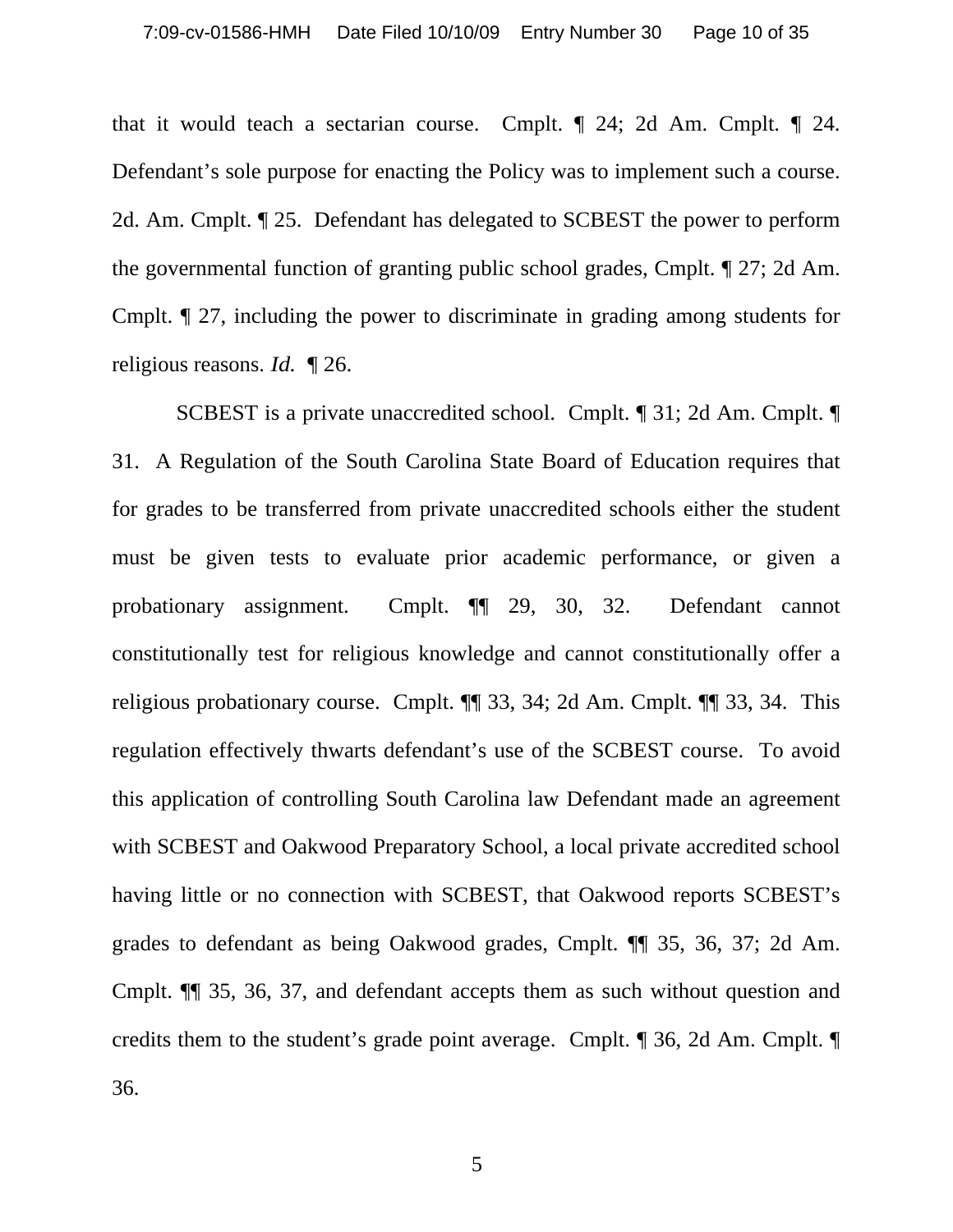#### **STANDARD OF REVIEW**

 The Court is to accept the truth of the plaintiff's allegations and take them in the light most favorable to the plaintiff. *Scheuer v. Rhodes,* 416 U.S. 232, 236, 94 S.Ct. 1683, 40 L.Ed. 2d 90 (1974). Plaintiffs need only plead facts plausibly entitling them to relief. *Ashcroft v. Iqbal,* 556 U.S. \_\_\_, 129 S.Ct. \_\_\_, 173 L.Ed. 2d 868 (2009).

#### **ARGUMENT**

#### **A.** *Standing*

### **1. Defendant has conceded that plaintiffs Moss and Tillett have standing.**

 Defendant "concedes that there do not appear to be enough facts in the Complaint for the Court to determine at this stage of the lawsuit whether [plaintiffs] Moss and Tillett have 'GPA' standing . . .". Defendant's Memorandum, dkt. 19 ("Def. Mem.") at 9. This is a concession that plaintiffs Moss and Tillett have standing. When a motion to the subject matter jurisdiction is made it must, like any motion, "state with particularity the grounds therefor." *Fed. R. Civ. P.* 7(b)(1). Defendant's statement that "there do not appear to be enough facts . . . at this stage" is another way of saying that defendant cannot presently state with particularity why plaintiff's Moss and Tillett do not have standing. *See* 5 Wright, Miller & Kane, *Federal Practice and Procedure: Civil 3d,* § 1192 (2004). Defendant concedes that plaintiffs have one form of standing,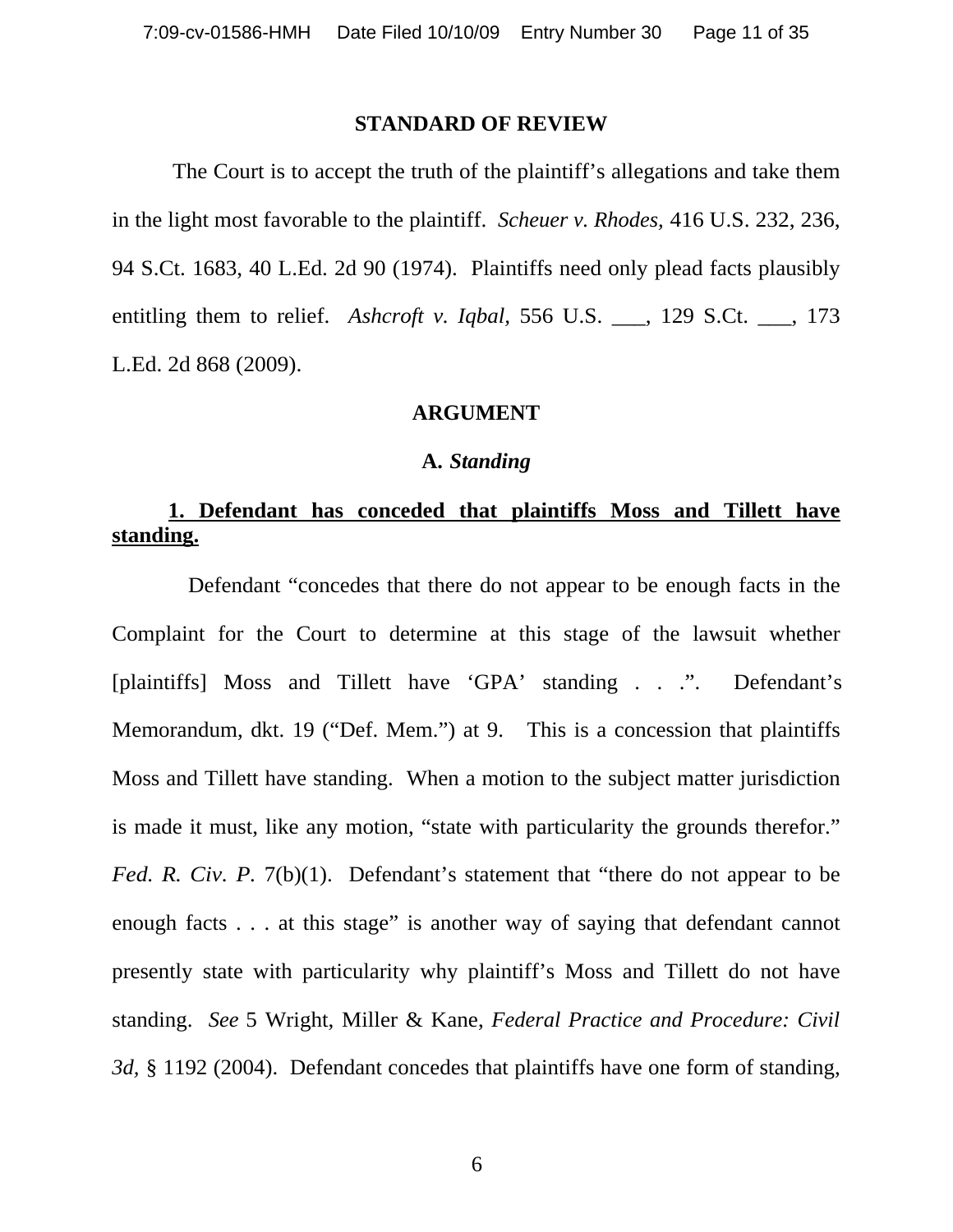and one is enough. *Suhre v. Haywood County*, 131 F. 3d 1083, 1085  $(4<sup>th</sup>$  Cir. 1997) (declining to consider the sufficiency of a second form of standing after the first asserted form had been found sufficient). Therefore defendant's 12(b)(1) motion should be denied.

### **2. Plaintiffs Moss and Tillett have standing because they are parents of children who currently attend a school subject to the released time program.**

 In *Zorach v. Clauson,* 343 U.S. 306, 309 n. 4, 72 S.Ct. 679, 96 L.Ed. 954 (1952), the Court held that parents of children currently attending schools subject to a released time program of religious instruction had standing. *Zorach* is on all fours with the case at bar. Plaintiffs Moss and Tillett fit exactly the Court's description of plaintiffs who have standing. They are parents of children currently attending schools subject to a released time program of religious education. Cmplt. ¶ 6; 2d Am. Cmplt. ¶ 6.

Nothing has happened since *Zorach* to cast doubt on the continued validity of its holding as to standing. In *Santa Fe Indep. Sch. Dist. v. Doe*, 530 U.S. 290, 120 S.Ct. 2266, 147 L.Ed. 2d 295 (2000), parents challenged on Establishment Clause grounds a school policy that permitted students to choose one among them to deliver an invocation before home football games. That is the same situation that obtained in *Zorach* and that obtains in the case at bar: a school policy allows for a religious exercise apart from regular school classes. The Court reached the merits in *Santa Fe* without even a nod to standing. Since standing is an aspect of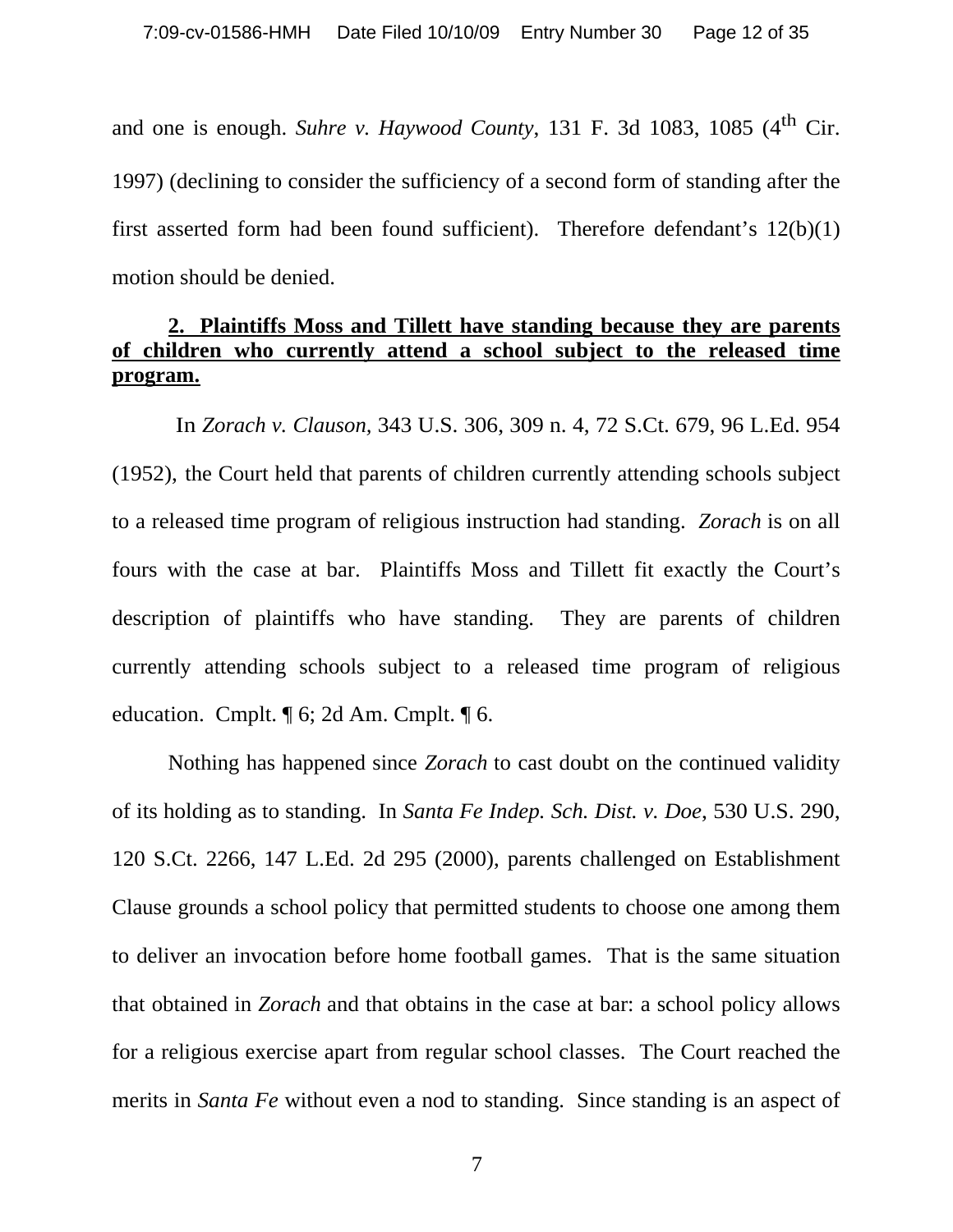subject matter jurisdiction, *Friends of the Earth v. Laidlaw Envt'l Svcs.,* 528 U.S. 167, 180, 120 S.Ct. 393,145 L.Ed. 2d 610, 626 (2000), the Court's decision of *Santa Fe* on the merits necessarily imports a holding that its plaintiffs had standing.

# **3. Plaintiffs Moss and Tillett have standing because they and their children have come into unwelcome direct contact with a governmental action that violates the Establishment Clause.**

 The basic requirements for standing are that "a plaintiff must show (1) it has suffered an 'injury in fact' that is (a) concrete and particularized and (b) actual or imminent, not conjectural or hypothetical; (2) the injury is fairly traceable to the challenged action of the defendant; and (3) it is likely, as opposed to merely speculative, that the injury will be redressed by a favorable decision." *Friends of the Earth v. Laidlaw Envt'l Svcs., supra, 528 U.S. at 180-81.* 

#### *Injury*

 In *Suhre v. Haywood County, supra,* the court held that "unwelcome direct contact with a religious display that appears to be endorsed by the state" was a sufficiently concrete injury to give standing to a plaintiff who lived in the same town as the display. Neither physical nor economic injury was required because

. . . the standing inquiry in Establishment Clause cases has been tailored to reflect the kind of injuries Establishment Clause plaintiffs are likely to suffer. Tort law is solicitous of, among other things, plaintiffs' physical well-being. Contract law protects plaintiffs' business expectations. But the Establishment Clause plaintiff is not likely to suffer physical injury or pecuniary loss. Rather, "the

8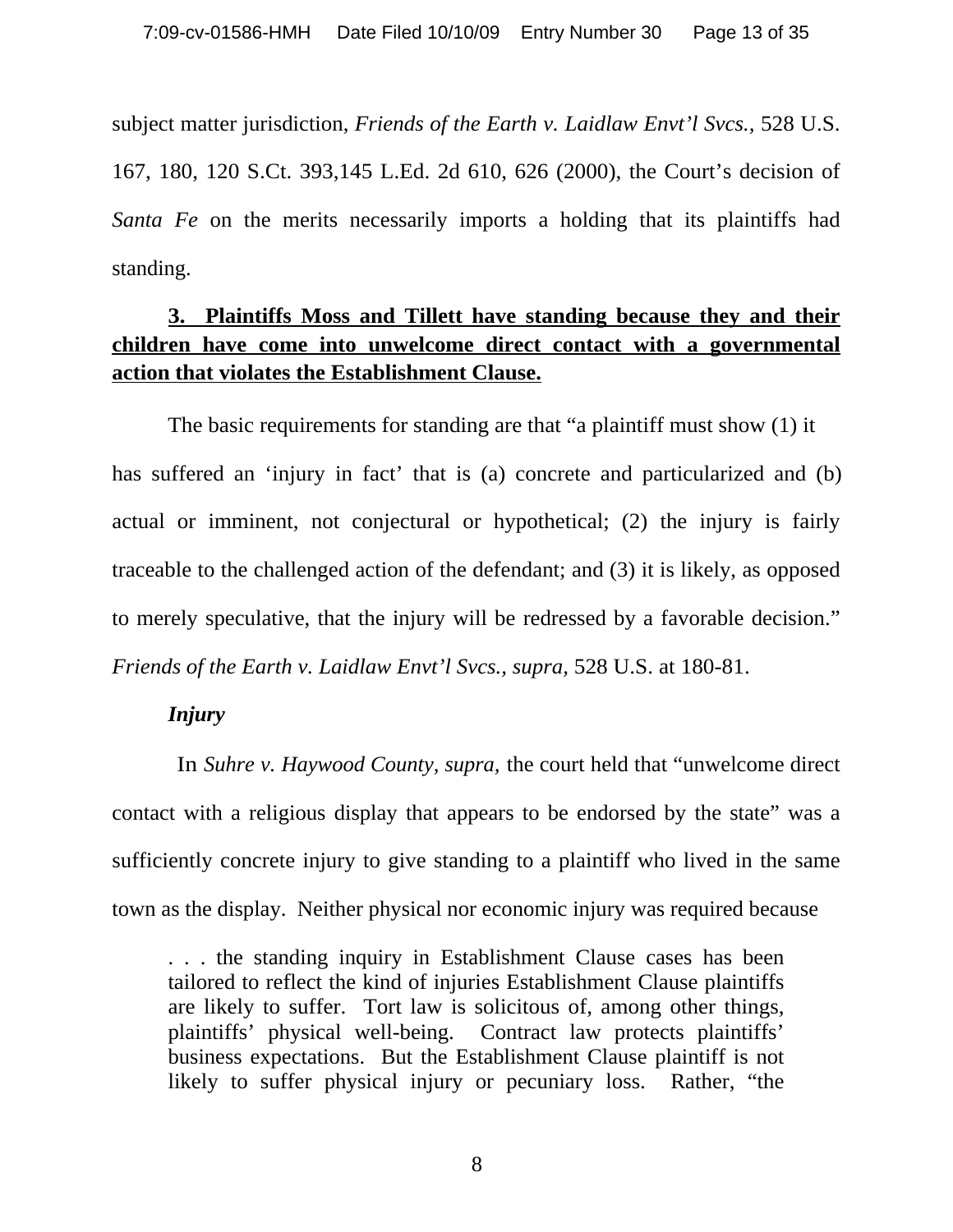spiritual, value-laden beliefs of the plaintiffs" are most often affected by an alleged establishment of religion. Accordingly, rules of standing recognize that non-economic injury may suffice to make an Establishment Clause claim justiciable.

131 F.3d. at 1083 (citations omitted). Plaintiff Suhre had alleged "[P]ersonal

contact with state-sponsored religious symbolism." That was "precisely the injury

that was sufficient to confer standing in *School Dist. of Abington Twp. v.*

*Schempp,* 374 U.S. 203 [83 S.Ct. 1560, 10 L.Ed 2d 844] (1963)." *Suhre*, 131 F.

3d at 1086.

Plaintiffs Moss and Tillett have alleged this same type of unwelcome

personal injury, as follows:

Each parent plaintiff and each minor child believes that defendant's practice of granting public school academic credit for sectarian released time education courses violates the Establishment Clause of the First Amendment and the Equal Protection Clause of the Fourteenth Amendment to the United States Constitution.3

Second Amended Complaint ¶ 8.

Each parent plaintiff sues for himself or herself individually and as representative of his or her minor child. Each parent plaintiff and each minor child has been and is offended by and emotionally affected and distressed by the defendant's practice of granting public school academic credit for proselytizing, sectarian and evangelical religious released time education courses in the following manners and circumstances:

a. Prior to the enactment of the Policy each parent plaintiff received

<sup>3</sup> ¶ 8 of the Complaint differed from the quoted allegations only in that it challenged the Policy rather than only the implementation by granting public school grades for religious released time classes. *See* n*.* 2*, supra.*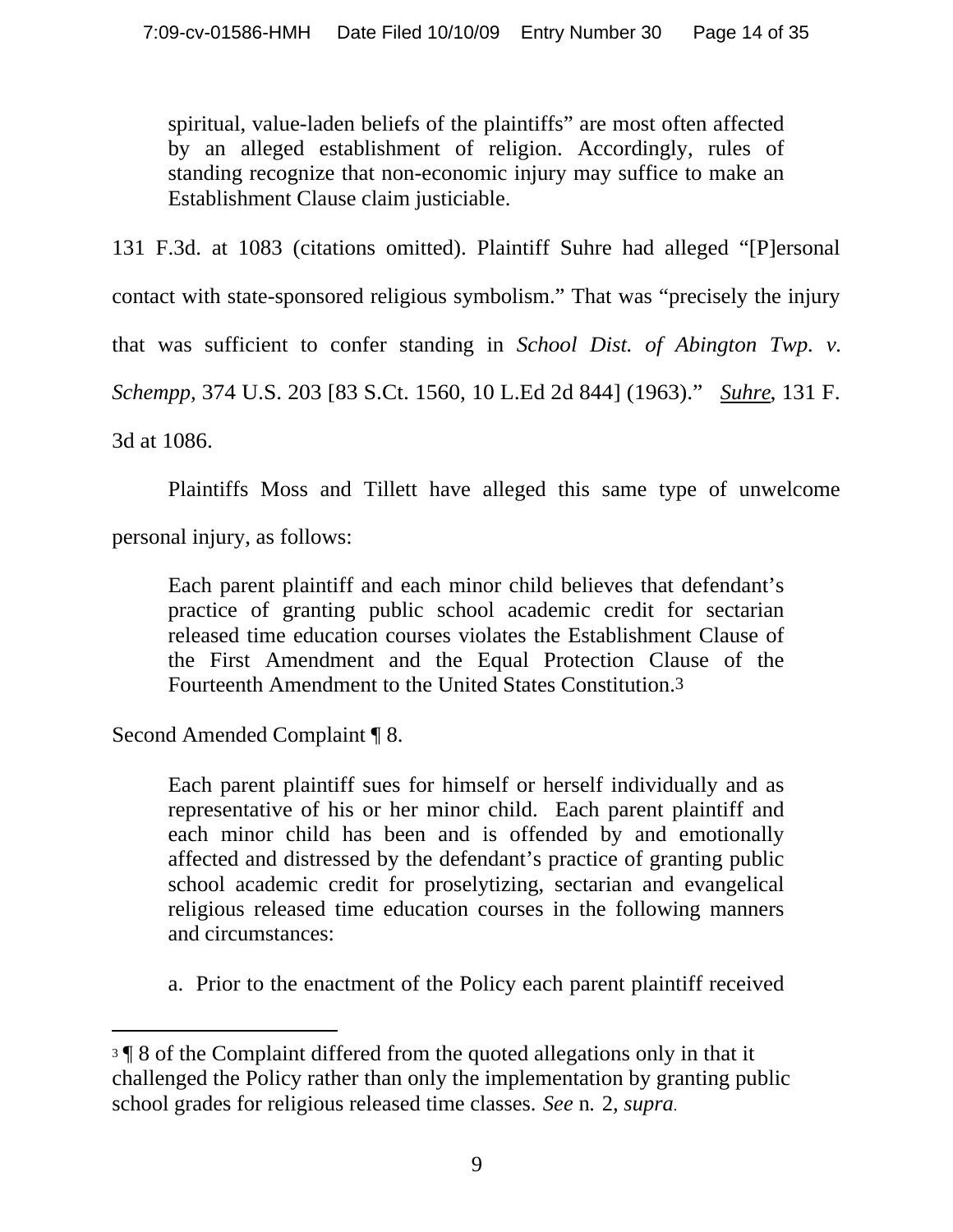through the mails and shared with his or her minor child a letter, attached as Exhibit A and incorporated by reference, from Spartanburg County Bible Education in School Time (SCBEST), a private religious organization which had been selected by defendant . . .[to offer a] sectarian, evangelical and proselytizing religious released time religious education course implemented by Defendant. Upon information and belief Defendant supplied SCBEST with the names and addresses of all rising tenth, eleventh and twelfth grade students at Spartanburg High School so that this letter could be sent. Upon information and belief defendant knew of and approved the contents of this letter before it was sent.

b. Plaintiff Moss wrote remarks opposing enactment and implementation of the Policy and the released time course as proposed, which were publicly presented to Defendant at the meeting at which the Policy was enacted. A copy of these remarks is attached as Exhibit B and incorporated by reference. They informed the Board that SCBEST proposed to offer an evangelical, sectarian, proselytizing religious released time course. Plaintiff Moss was subjected to adverse public comment on account of these remarks and his opposition to the Policy and its implementation.

c. Plaintiff Moss complained about the Policy and its implementation to the Chairman of defendant's Board of Trustees and its Acting Superintendent. They summarily dismissed his concerns and objections. He told his minor child and Plaintiff Tillett of this meeting, and Plaintiff Tillett told her minor child of it.4

Second Amended Complaint ¶ 9.

Each parent plaintiff and each minor child has come into offensive contact with the implementation of the Policy**.** Each plaintiff is and has been deeply and fundamentally offended by defendant's granting of public school academic credit for the proselytizing, sectarian and evangelical religious released time education courses which this suit

<sup>4</sup> ¶ 9 of the Complaint differed from the quoted allegations only in that it reflected the greater relief initially sought, *see* n. 2, *supra*; did not in terms claim that defendant knew of and approved the content of the letter before it was sent or had ratified the selection of SCBEST; and did not mention Exhibit B.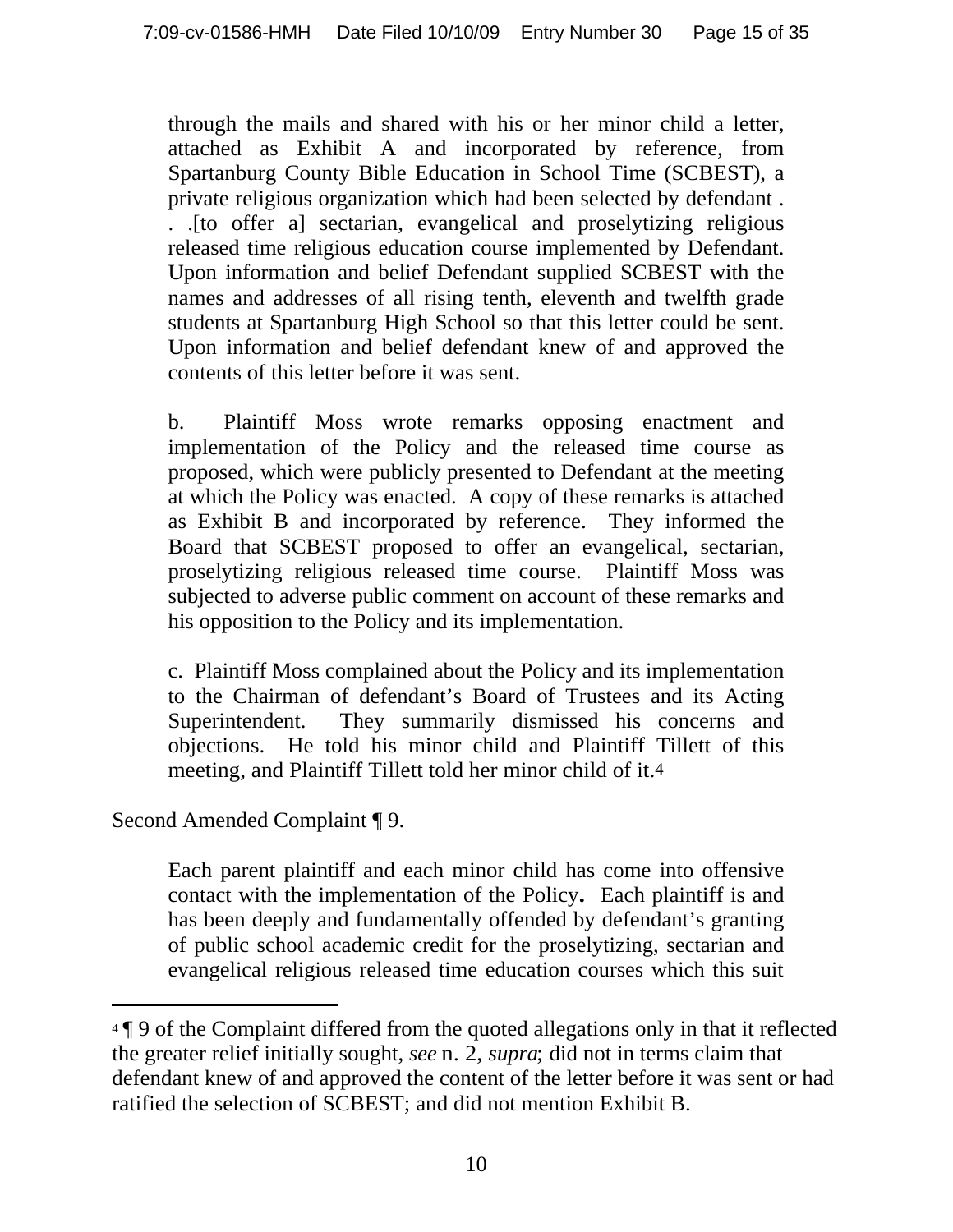challenges, and its violation of the Establishment Clause. Each plaintiff feels less welcome at and about Spartanburg High School and the offices of defendant on account of the receipt of Exhibit A, the defendant's unfriendly reception of plaintiff Moss, and the defendant's practice of granting public school academic credit for sectarian released time courses.5

Second Amended Complaint ¶ 10. These are the type of non-economic and value-laden injuries that make out Establishment Clause injury. Plaintiffs have come into unwelcome contact with a State-sponsored religious practice. They are "school children and their parents, who are directly affected by the . . . practices" of which they complain, *School Dist. of Abington Twp. v. Schempp, supra,* 374 U.S. 203, 224 n. 9 (1963); *Suhre, supra.* They therefore have standing.

Defendant's response to these allegations is to seek to divide and conquer. Defendant argues: (a) mere knowledge that the Policy has been enacted cannot be enough to count as unwelcome direct contact under *Suhre,* Def. Mem. 16-17; (b) the letter from SCBEST is not sufficient under *Suhre* because SCBEST sent its letter before its course was approved and defendant only provided an address list, Def. Mem. 17; and (c) defendant's summary dismissal of plaintiff Moss's objections do not show standing because the individual members of defendant are immune from suit. Def. Mem. 18.

Taking these items in isolation, as defendant wishes, would offend the rule

<sup>5</sup> The first sentence of ¶ 10 appears verbatim in the Complaint. The remainder of ¶ 10 as quoted was added by the Second Amended Complaint. These additional allegations were implied in the Complaint.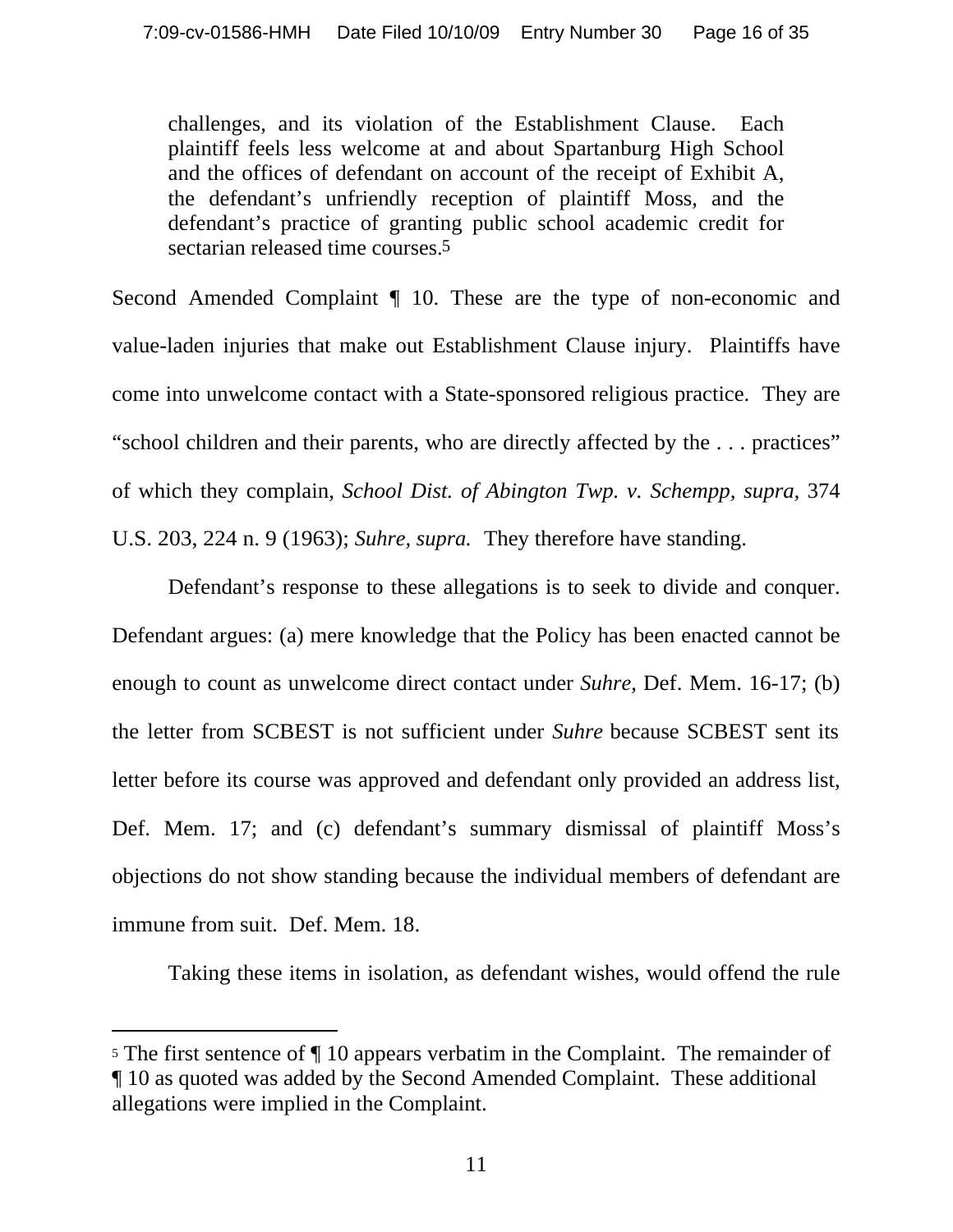that "a complaint should not be dismissed for failure to state a claim unless it appears beyond doubt that the plaintiff can prove no *set of facts* in support of his claim which would entitle him to relief." *Conley v. Gibson,* 355 U.S. 41, 45-46, 78 S.Ct. 99, 2 L.Ed. 2d 80 (1957) (emphasis added). The court must decide plaintiffs' standing based on the entire set of facts alleged: that plaintiffs are parents of children currently attending a public school subject to a released time program, Cmplt. ¶¶ 6, 24; 2d Am. Cmplt. ¶¶ 6, 24; that they object for First Amendment and core personal reasons to defendant's implementation of released time, *id.* ¶ 9; that they were emotionally distressed by the religiously intrusive letter from SCBEST, which defendant approved and aided in being sent and which announced that SCBEST had already been approved to offer the released time course, Cmplt. Ex. A  $\P$  9; 2d Am. Cmplt. Ex. A;  $\P$   $\P$  9(a), 25; that plaintiff Moss appeared before defendant to challenge the implementation of the released time course and was publicly criticized for doing so, Cmplt. ¶ 9, 2d Am. Cmplt. ¶ 9(b); that he then met with defendant but it summarily dismissed his concerns, Cmplt. ¶ 9, 2d Am. Cmplt. ¶ 9(c); and that plaintiffs are fundamentally offended by this course of conduct and defendant's implementation of sectarian released time religious instruction and as a consequence feel less welcome at and about their children's school, Cmplt. ¶ 10; 2d Am. Cmplt. ¶ 10. This is the "set of facts" upon which the court is to decide plaintiff's standing. These facts amply show unwelcome non-economic injury of plaintiffs by defendant.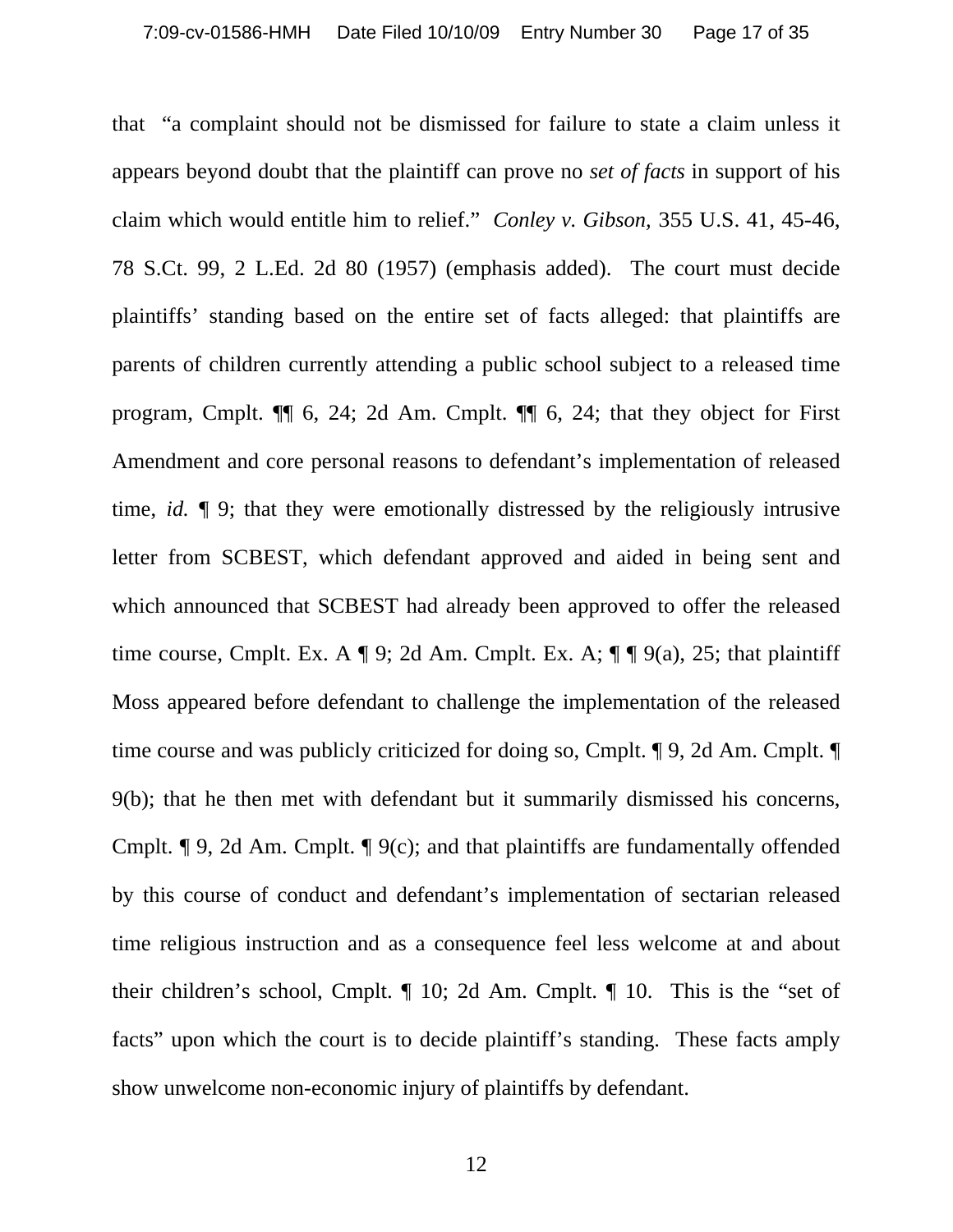Even if defendant's objections are taken individually they are not persuasive. Defendant's argument, Def. Mem. 16-17, that plaintiffs' mere knowledge of defendant's Policy does not distinguish them from every other person in the United States, was dealt with and rejected in *Suhre*. The issue is whether the plaintiffs' injury is sufficiently concrete and particularized. In the Circuit Court's view a resident of Omaha, Nebraska would not have had standing to challenge the North Carolina courtroom display because his injury would have been too abstract, but Mr. Suhre's injury was sufficiently concrete because he lived in the same town. *Suhre,* 131 F.3d at 1086-87. Plaintiffs Moss and Tillett live in the town where the action the challenged action occurred. Their injury is likewise sufficiently concrete.

Defendant's argument, Def. Mem. 17, that the SCBEST letter is not attributable to it because defendant only gave SCBEST student addresses, and did this before SCBEST had been approved to teach the released time course, mistakes the facts. The letter says: "The District 7 School Board recently granted SCBEST approval to begin offering this course for elective credit." Cmplt, Ex. A; 2d Am. Cmplt. Ex. A. This letter was delivered before the Policy was enacted. Cmplt. ¶ 9; 2d Am Cmplt. ¶ 9(a). Plaintiff Moss later informed defendant of the sectarian nature of the SCBEST course. 2d Am. Cmplt. ¶ 9(b); Ex. B. These allegations make out a case of unwelcome receipt of a letter attributable to defendant.

13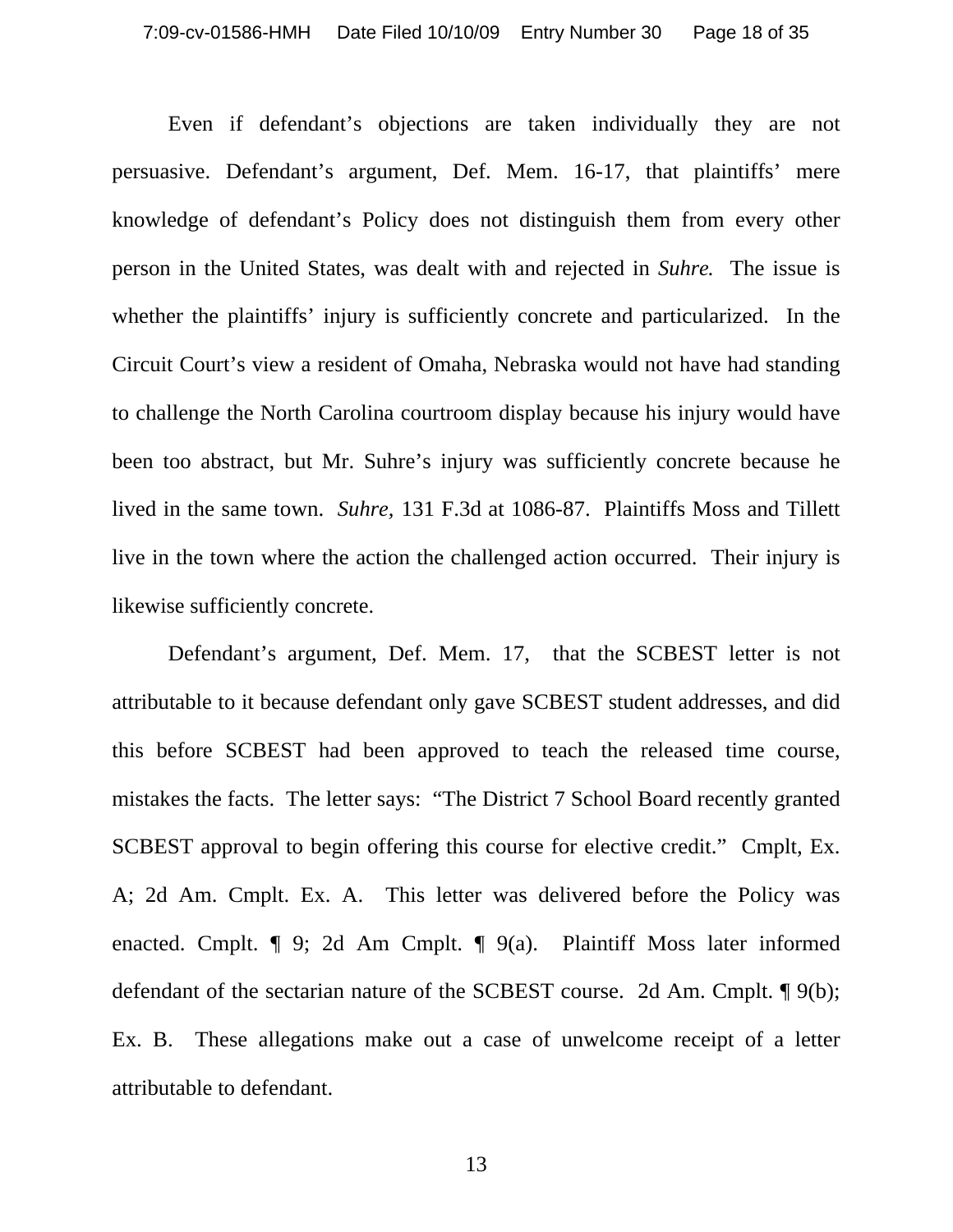Defendant argues, Def. Mem. 18, that unwelcome comments from the general public are not cognizable injury; but plaintiffs have alleged unwelcome comments from defendant itself. Cmplt. ¶ 9; 2d Am. Cmplt. ¶ 9(c). Defendant answers that fact by asserting that the individual members of defendant are immune from suit. *Id.* at 18. This is beside the point. Individual members of defendant have not been sued. Standing and immunity are independent, unrelated issues. *South Carolina Wildlife Fed. v. Limehouse*, 549 F.2d 324 (4<sup>th</sup> Cir. 2008).<sup>6</sup>

#### *Traceability*

Plaintiffs' injury is traceable to defendant. It is defendant's implementation of its Policy that causes the injury, by granting academic credit for religious education. Cmplt. ¶ 4; 2d Am. Cmplt. ¶ 4. The unconstitutional course is allowed to be taught by a complex set of actions and agreements between defendant, SCBEST and Oakwood Preparatory School, which result in the ultimate delegation to SCBEST of the power to grant a public school grade.

Defendant argues, Def. Mem. 19, that plaintiffs' injury is fairly traceable only to SCBEST because the letter was sent by SCBEST without defendant's review or approval and before SCBEST was approved to teach the released time course. This is incorrect. The letter says: "The District 7 School Board recently granted SCBEST approval to begin offering this course for elective credit."

<sup>6</sup> Plaintiffs do not concede that individual members of defendant would be immune from this suit.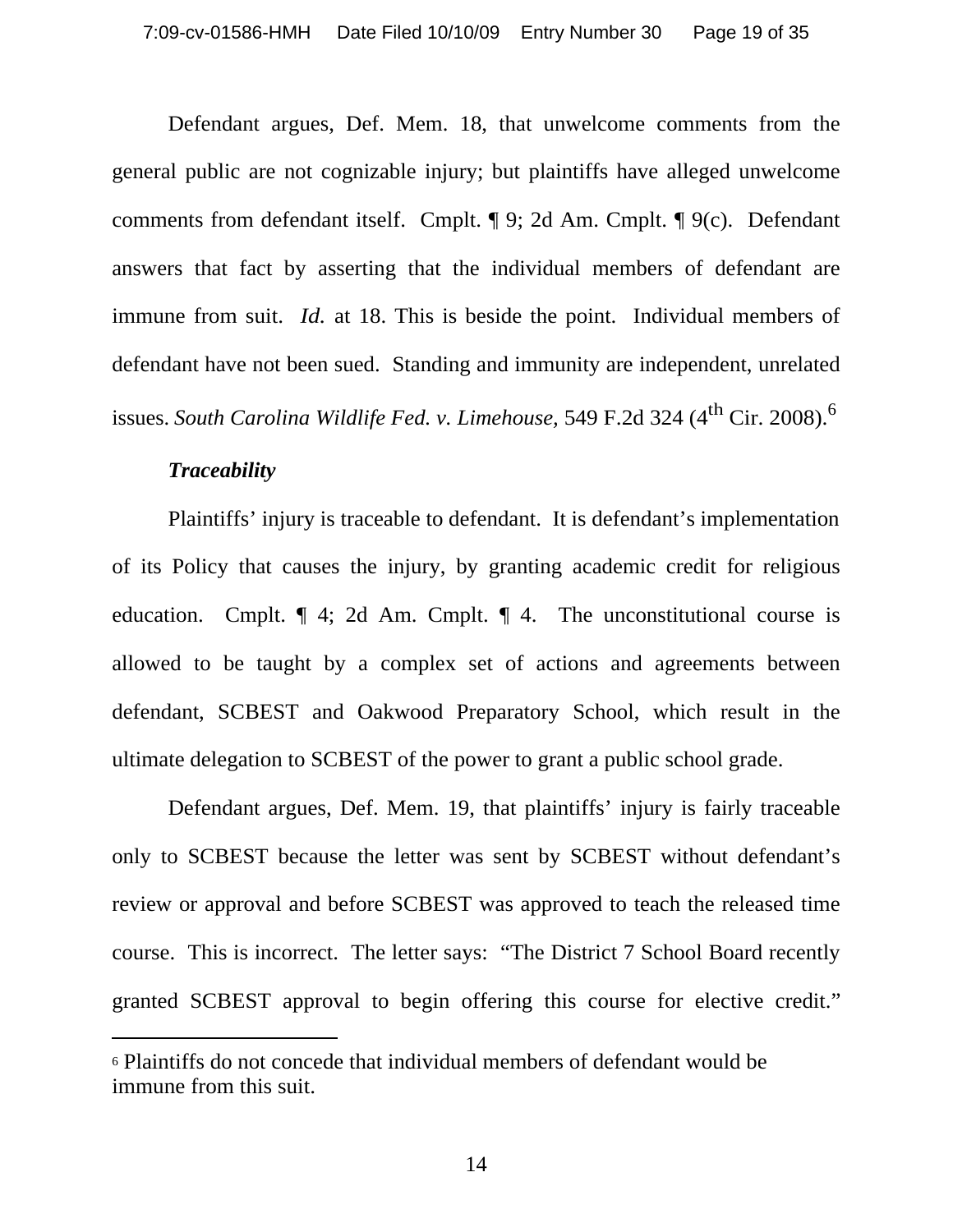Cmplt. Ex. A; 2d Am. Cmplt. Ex. A. This letter was delivered before the Policy was enacted. Cmplt. ¶ 9; 2d Am Cmplt. ¶ 9(a). Plaintiff Moss read from it at the meeting at which the Policy was enacted. 2d Am. Cmplt. ¶ 9(b); Ex. B.

#### *Redressability*

The injury will continue until the Court declares unconstitutional the implementation of the Policy. Cmplt. ¶ 25, 2d Am. Cmplt. ¶ 25. A judgment in plaintiff's favor will redress the injury by declaring the Policy to be unconstitutional in its implementation.

 Defendant argues, Def. Mem. 19-20, that such a judgment will not redress plaintiffs' injuries because the unwelcome contact was only with third parties. This is incorrect. Plaintiffs' central unwelcome injury is caused by defendant's allowing academic grades to be given for a sectarian religious released time course. The declaratory judgment prayed for, *see* n.2, *supra,* will remedy this conduct.

 Defendants argues, Def. Mem. 20, that plaintiffs have not alleged ongoing unwelcome contact. This is not correct. "The released time course has been taught [and] . . . will continue to be . . . taught until declared unlawful by this Court." Cmplt. ¶ 25; 2d Am. Cmplt. ¶ 25.

### **4. Plaintiff Freedom From Religion Foundation has standing to represent its own interests and those of its members.**

Defendant Freedon From Religion Foundation (FFRF) has alleged that one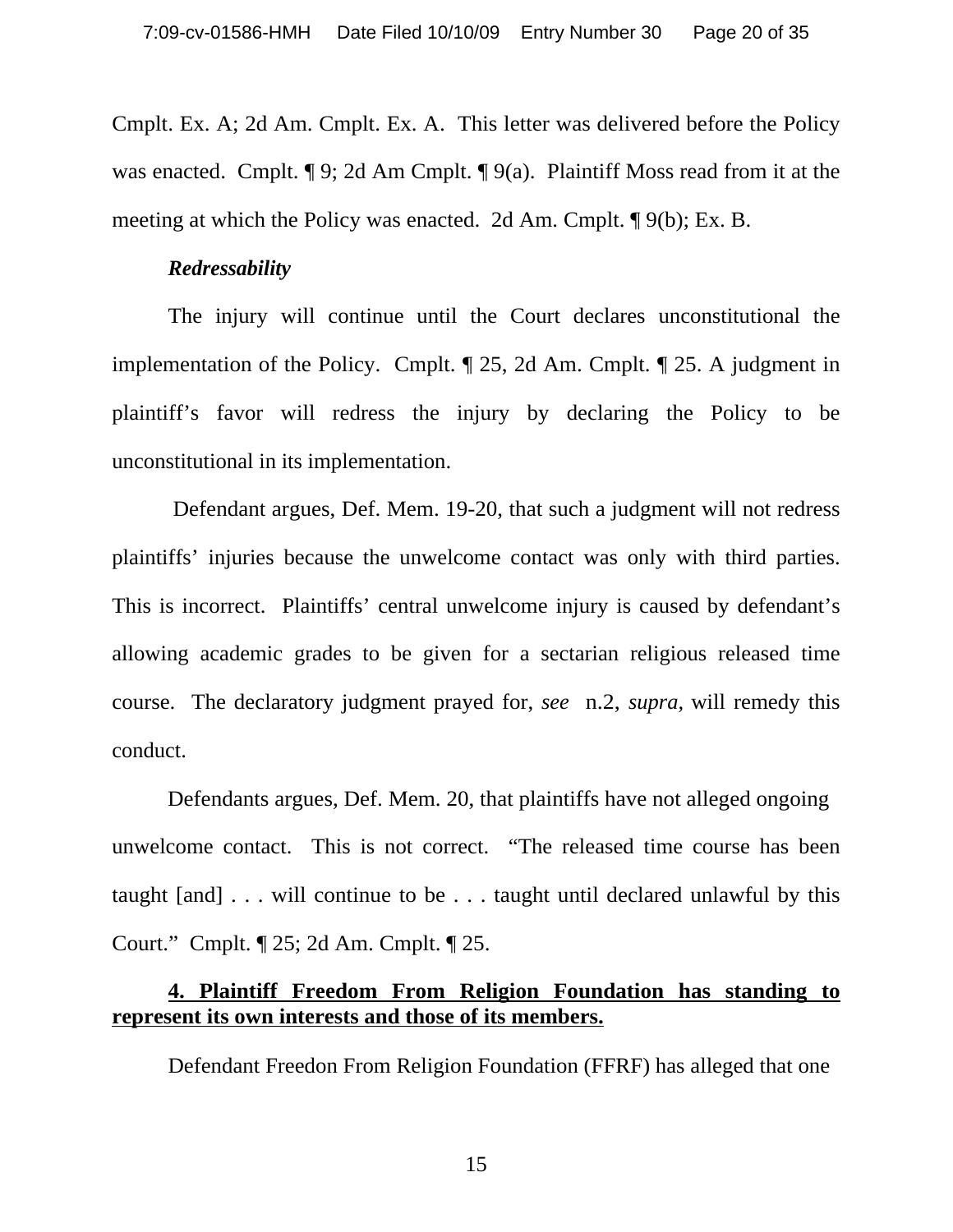of the plaintiffs is a member of it and that other of its members reside within the jurisdiction of defendant and that it seeks to protect interests germane to its purposes. 2d Am. Cmplt. ¶ 14. These allegations were not contained in the Complaint. On consideration of a motion to dismiss for lack of standing they must be considered. *Rockwell Int'l v. United States*, *supra,* 549 U.S. 457, 474 (2007). An organization may sue on behalf of its injured members. *Sierra Club v. Morton,* 405 U.S. 727, 738-39, 92 S.Ct. 1361, 31 L.Ed. 2d 636 (1972). General factual allegations of injury are sufficient for standing at the pleading stage. Specific facts in support are presumed. *Lujan v. Defenders of Wildlife,* 504 U.S. 555, 561, 112 S.Ct. 2130, 119 L.Ed. 2d 351 (1992). FFRF has alleged standing for itself and as representative of its members.

#### **B.** *Establishment Clause*

To defeat the motion to dismiss plaintiffs must allege facts showing one of four propositions: (1) that defendant has implemented the released time course for a religious purpose; *or* (2) that this implementation has had the principal or primary effect of advancing or endorsing religion; *or* (3) that this implementation has excessively entangled defendant with religion; *Lambeth v. Davidson County,*  407 F.3d 266, 268-69 (4th Cir. 2005); *or* (4) that defendant's exemption of SCBEST from the Transfer Regulations is a denominational preference. *Larson v. Valente,* 456 U.S. 228, 102 S.Ct. 1673, 72 L.Ed. 2d 33 (1982). Plaintiffs have stated a claim under each proposition.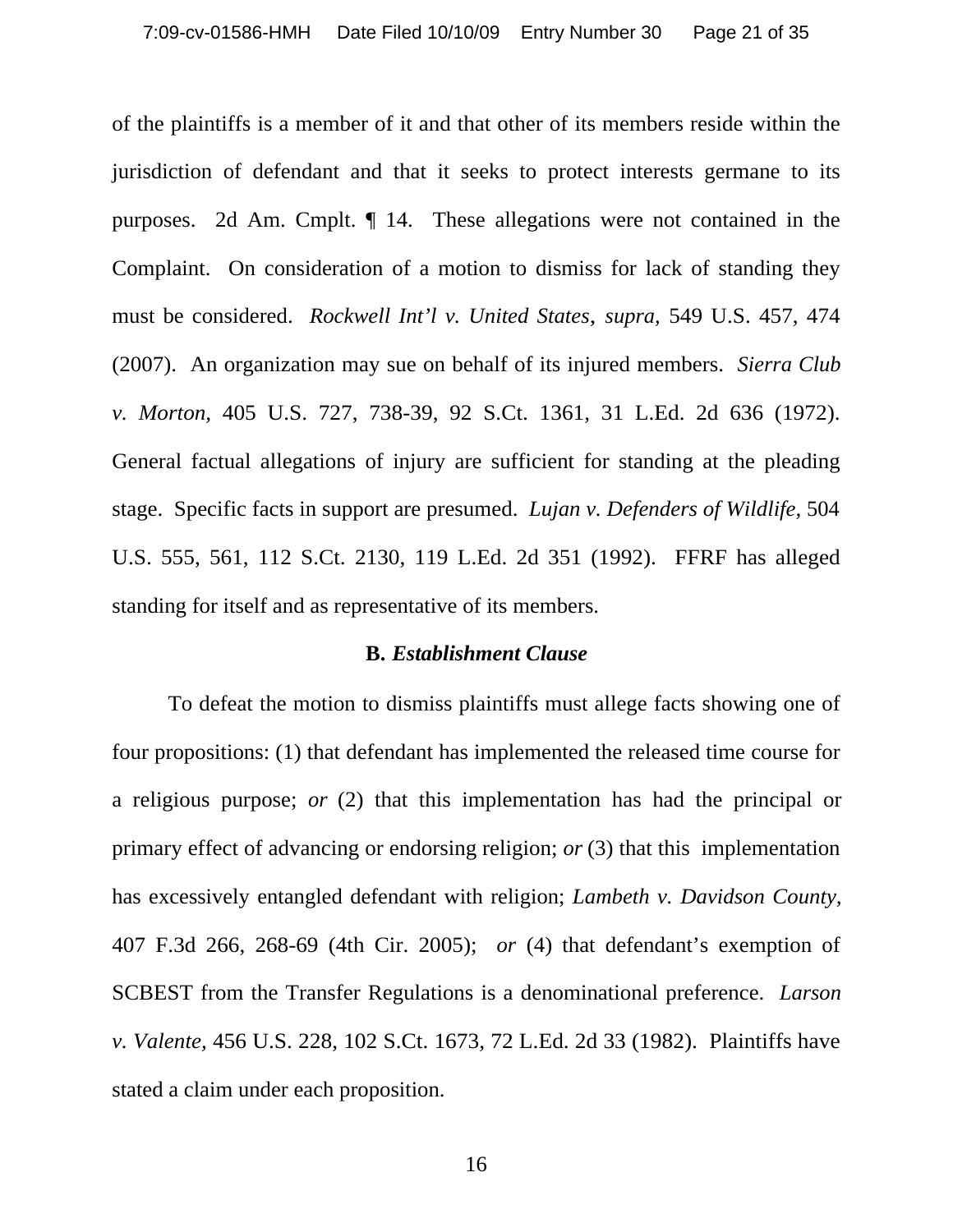### **1. Plaintiffs have stated a claim that defendant has an entirely religious purpose for granting public school academic credit for sectarian religious released time courses.**

Plaintiff must allege that defendant has acted for an entirely religious

purpose. *Lambeth v. Davidson County, supra,* 407 F.3d at 269-70. The

Complaint and Second Amended Complaint so allege:

24. Defendant knew prior to adopting the Policy that SCBEST intended to teach and would teach, and . . . SCBEST has since taught, an evangelical and sectarian and proselytizing course of religious instruction that pursues one or more of these and similar objectives:

a. Teach the students the meaning of Christ's Resurrection in their lives;

b. Teach the student how a Christian should think through various contemporary issues;

c. give the students the opportunity to accept Jesus as their Lord and Saviour; . . .

25. The released time course has been taught as described above for the 2007-08 and 2008-09 academic years and upon information and belief will continue to be so taught until declared unlawful by this Court. Defendant approved SCBEST to offer its course before the Policy was enacted. Defendant ratified that approval by allowing SCBEST to continue to offer the course after the Policy was enacted. Defendant's approval and ratification was done only and solely with the religious intent and purpose of providing proselytizing, sectarian and evangelical religious released time education courses for students attending Spartanburg High School . . .

27. Defendant has delegated to SCBEST the power to perform the governmental function of granting public school grades.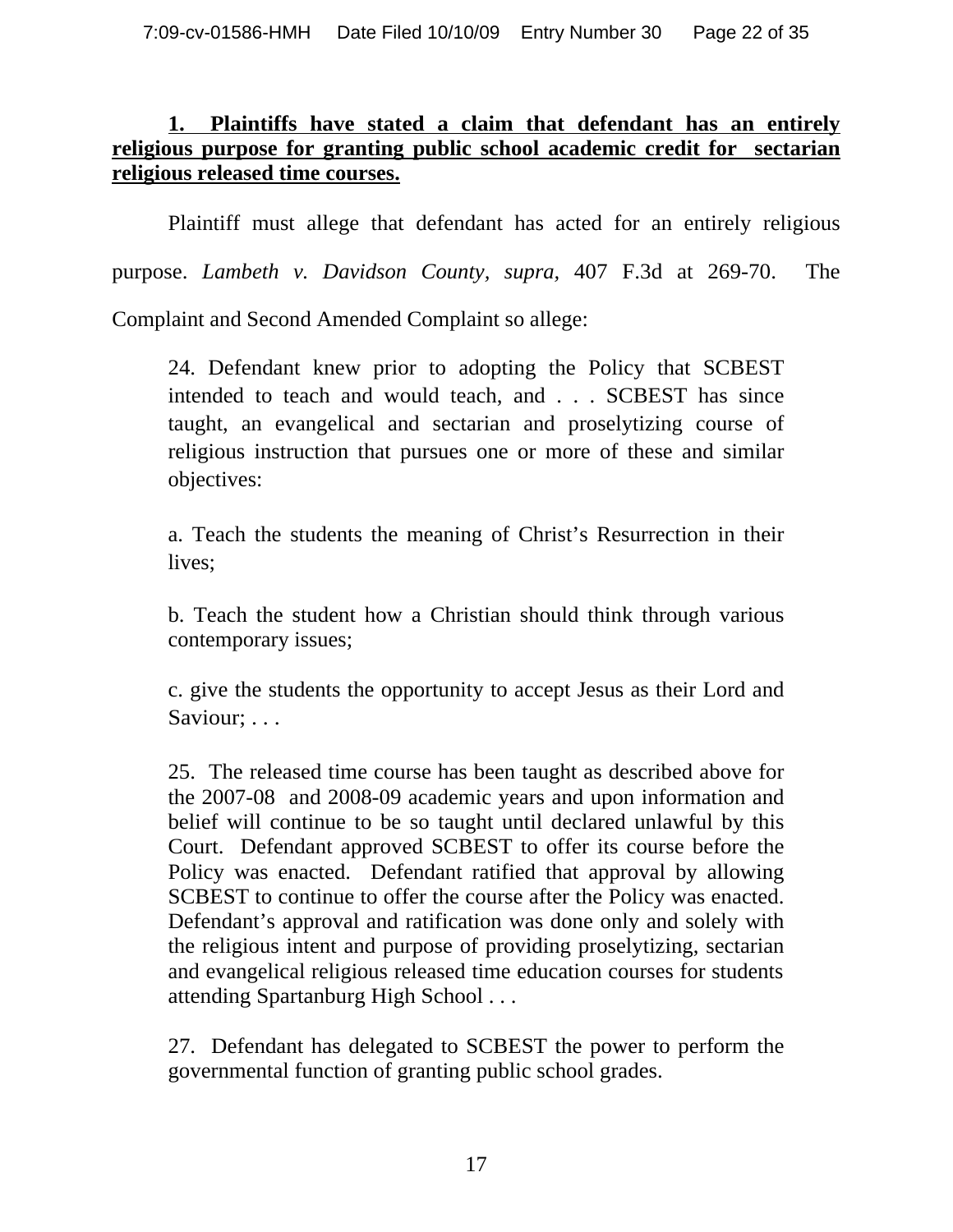38. By its implementation of the Policy defendant has substantially aided SCBEST in the fulfillment of its religious mission.7

Second Amended Complaint. These allegations say that defendant knew it was approving a sectarian released time religious course; that such a course has in fact been taught; and that to effect this result was defendant's sole and only purpose. This alleges that the implementation of the Policy was entirely motivated by a religious purpose. No other motive is alleged or reasonably arises from the allegations. Ultimately purpose is a question of state of mind, *Wallace v. Jaffree,* 472 U.S. 38, 56, 105 S.Ct. 2479, 86 L.Ed. 2d 29 (1985) ("actual purpose"), usually to be gathered from the circumstances. *NCCLU v. Constangy,* 947 F. 2d 1145, 1149-50  $(4^{th}$  Cir. 1991). The factual circumstances asserted here, taken in the light most favorable to plaintiffs, plead a claim that defendant was only and solely motivated by religious intent in implementing the Policy.

Defendant argues that plaintiffs have only alleged that SCBEST, and not defendant, had a religious purpose. Def. Mem. 23-24. This is not correct. SCBEST did not enact the Policy. SCBEST cannot award a public school grade without authority delegated by defendant. Defendant authorized SCBEST to award grades. Plaintiffs challenge defendant's actions, not SCBEST's actions.

<sup>7</sup> The Complaint makes all the quoted allegations of ¶¶ 23, 25, 27 and 38 except for the last three sentences of ¶ 25. These additional allegations make explicit the implied allegations of the Complaint. ¶ 38 of the Second Amended Complaint was numbered ¶ 37 in the Complaint.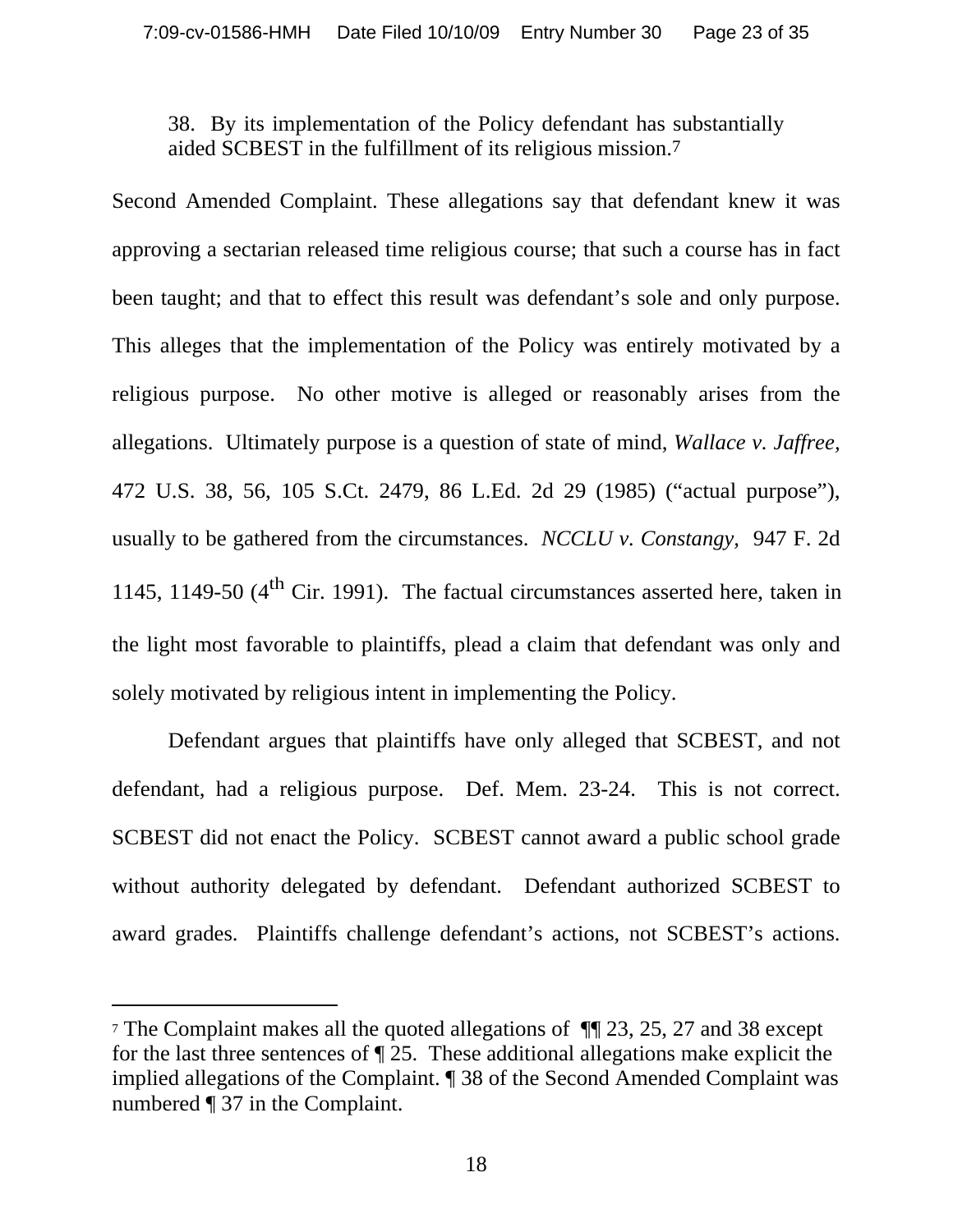Cmplt. ¶ 4; 2d Am. Cmplt. ¶ 4.

The Preamble to the Released Time Credit Act, Cmplt. ¶ 18(5); 2d Am.

Cmplt.  $\P$  18(5), also gives evidence of a religious purpose.<sup>8</sup> It provides:

The purpose of this act is to incorporate a constitutionally acceptable method of allowing school districts to award the state's public high school students elective Carnegie unit credits for classes in religious instruction taken during the school day in released time programs, because the absence of an ability to award such credits has essentially eliminated the school districts' ability to accommodate parents' and students' desires to participate in released time programs.

It is a fair inference from this text, coupled with (a) the deletion of the previous statutory requirement that students make up missed schoolwork, S.C. CODE ANN. § 59-1-480(B), Cmplt. ¶ 17(B);2d Am. Cmplt. 17(B), (b) defendant's knowledge of the previous lack of interest in SCBEST's program by Spartanburg High School students, Cmplt. Ex. A; 2d Am. Cmplt, Ex. A, (c) defendant's selection of SCBEST as its released time provider before the Policy was enacted, (d) defendant's knowledge that SCBEST had taught and would continue to teach a sectarian religious released time course, Cmplt. ¶ 24; 2d Am. Cmplt. 24, and (e) defendant's summary dismissal of plaintiff Moss's objections, Cmplt. ¶ 9; 2d Am. Cmplt ¶ 9(c), that defendant's purpose was not merely to accommodate released time religious education but to promote and encourage it. *Zorach-*style released

Defendant has adopted this purpose as its own. Defendant's board meeting minutes for January 2007 state that "[a]ll board members were in favor of the motion . . . to adopt SC State law [59-39-11]." 2d Am. Cmplt. ¶ 21. The Policy itself gives the statute as a "legal reference." *Id.*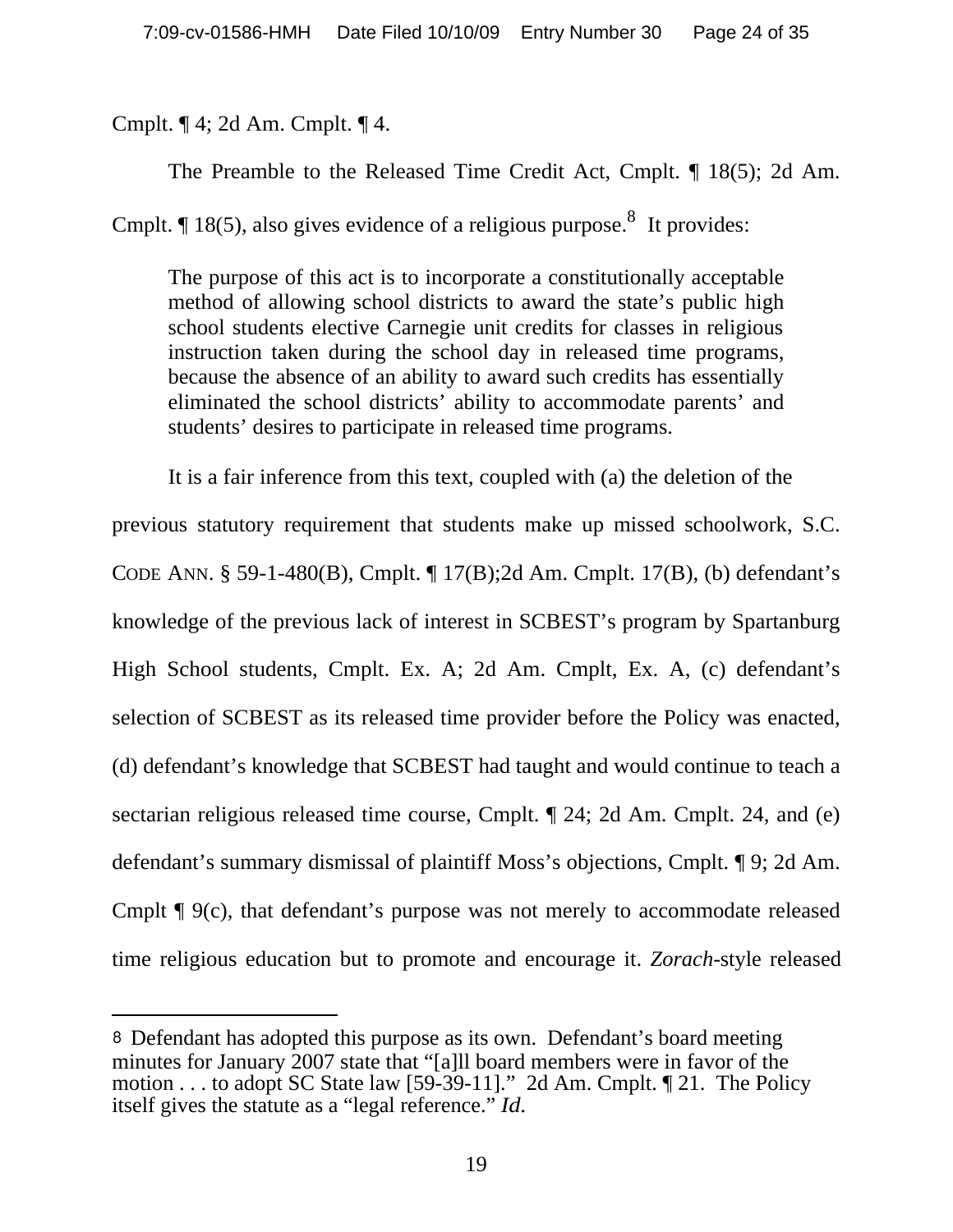time religious education had been fully implemented by the 2002 statute and of course by *Zorach* itself, but apparently had fallen into desuetude in defendant's district. Parents' wishes for released time religious education had been fully accommodated by *Zorach* and the 2002 statute. Defendant offered the carrot of academic credit to encourage its revival. This is a religious purpose.

Cases involving elementary and secondary students are notable for the frequency with which the Supreme Court has found religious purpose for official action. *See, e.g., School Dist. of Abington Twp. v. Schempp*, *supra,* 374 U.S. 203 (1963); *Epperson v. Arkansas,* 393 U.S. 97, 89 S.Ct 266, 21 L.Ed. 2d 228 (1968); *Stone v. Graham*, 449 U.S. 39, 101 S.Ct. 192, 66 L.Ed. 2d 199 (1980); *Wallace v. Jaffree*, *supra,* 472 U.S. 38 (1985); *Edwards v. Aguillard*, 482 U.S. 578, 107 S.Ct. 2573, 96 L.Ed. 2d 510 (1987). As was said in *Edwards:*

The Court has been particularly vigilant in monitoring compliance with the Establishment Clause in elementary and secondary schools. Families entrust public schools with the education of their children, but condition their trust on the understanding that the classroom will not be purposely used to advance religious views that may conflict with the private beliefs of the student and his or her family. Students in such institutions are impressionable and their attendance is involuntary.

482 U.S. at 583-84.

## **2. Plaintiffs have stated a claim of religious advancement and endorsement by alleging that defendant has, by an evasive fiction, delegated to SCBEST the power to grant public school academic grades for sectarian religious released time classes.**

The United States Supreme Court has twice dealt with religious released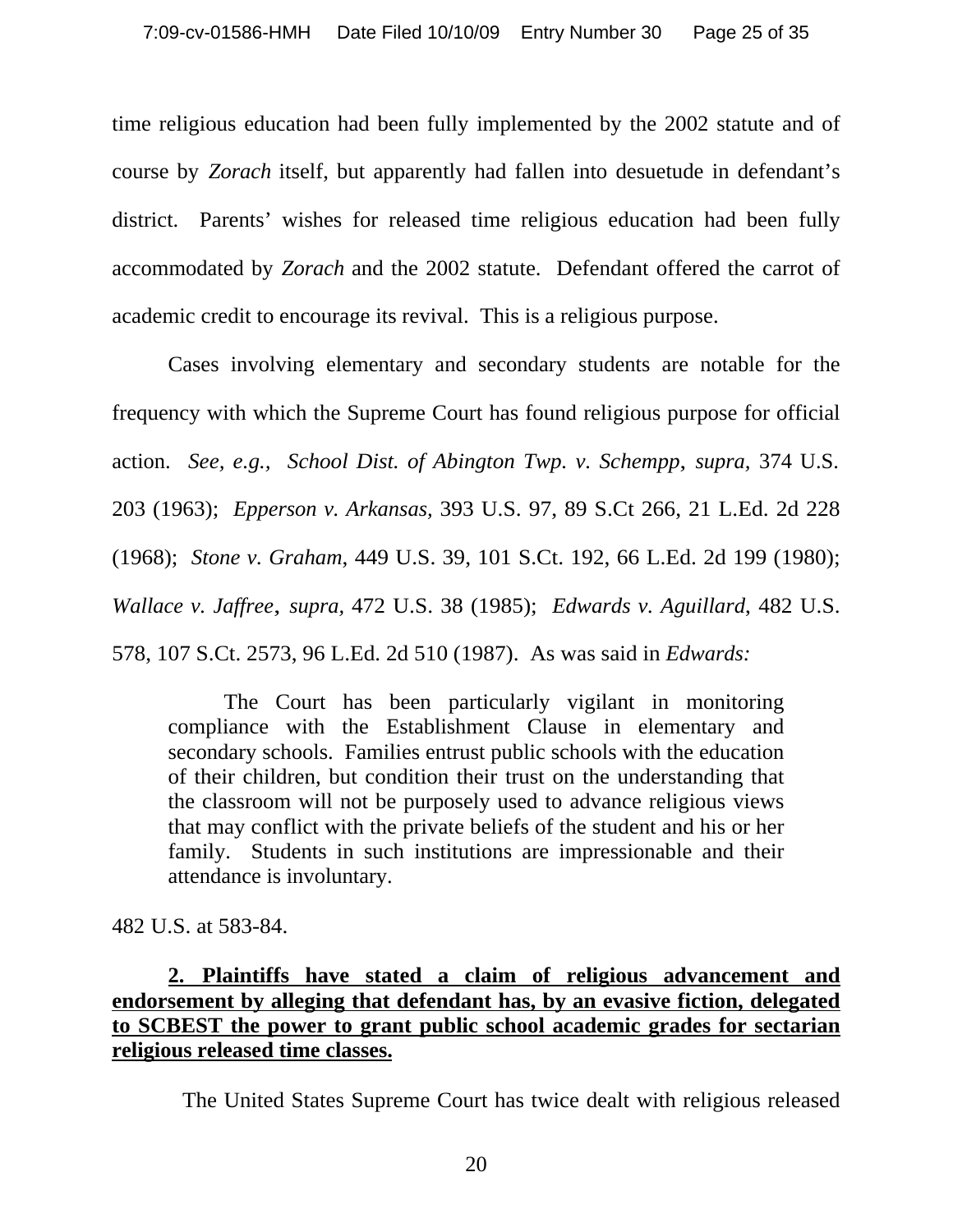time classes. In *McCollum v. Board of Education,* 333 U.S. 203, 68 S.Ct. 461, 92 L.Ed. 649 (1948), it held unconstitutional the practice of inviting religious instructors into public school classrooms. In *Zorach v. Clauson, supra,* 343 U.S. 306 (1952), students were released to attend religious classes off-campus. This practice was held constitutional. The Fourth Circuit has taken the view that the different result in these two cases turned not on where the religious instruction took place, but on whether the religious teachers took over a position of authority held by the public school teacher. *Smith v. Smith*, 523 F.2d 121, 123-24 and n. 6 (4th Cir. 1975). The Circuit Court would have held that *Zorach*-type classes sufficiently delegated governmental authority to a religious institution as to be unconstitutional under the "effect" prong of *Lemon v. Kurtzman*, 403 U.S. 602, 625 (1971), but for the fact that *Zorach* had been cited in *Meek v. Pittenger*, 421 U.S. 349, 359, 95 S.Ct. 1753, 44 L.Ed. 2d 217 (1971) as being consistent with the *Lemon* test. *Smith v. Smith, supra,* 523 F.2d at 124-25.

Whether a case presents an endorsement of religion is to be determined from the point of view of a reasonable and objective observer, acquainted with the history and context of the challenged action. *Lambeth v. Haywood County, supra,*  407 F. 3d at 271-72. A reasonable observer in this case would know these facts, which plaintiffs contend show delegation of public school teachers' governmental authority to a religious organization and thus an endorsement of religion:

• SCBEST began offering released time classes at Spartanburg High School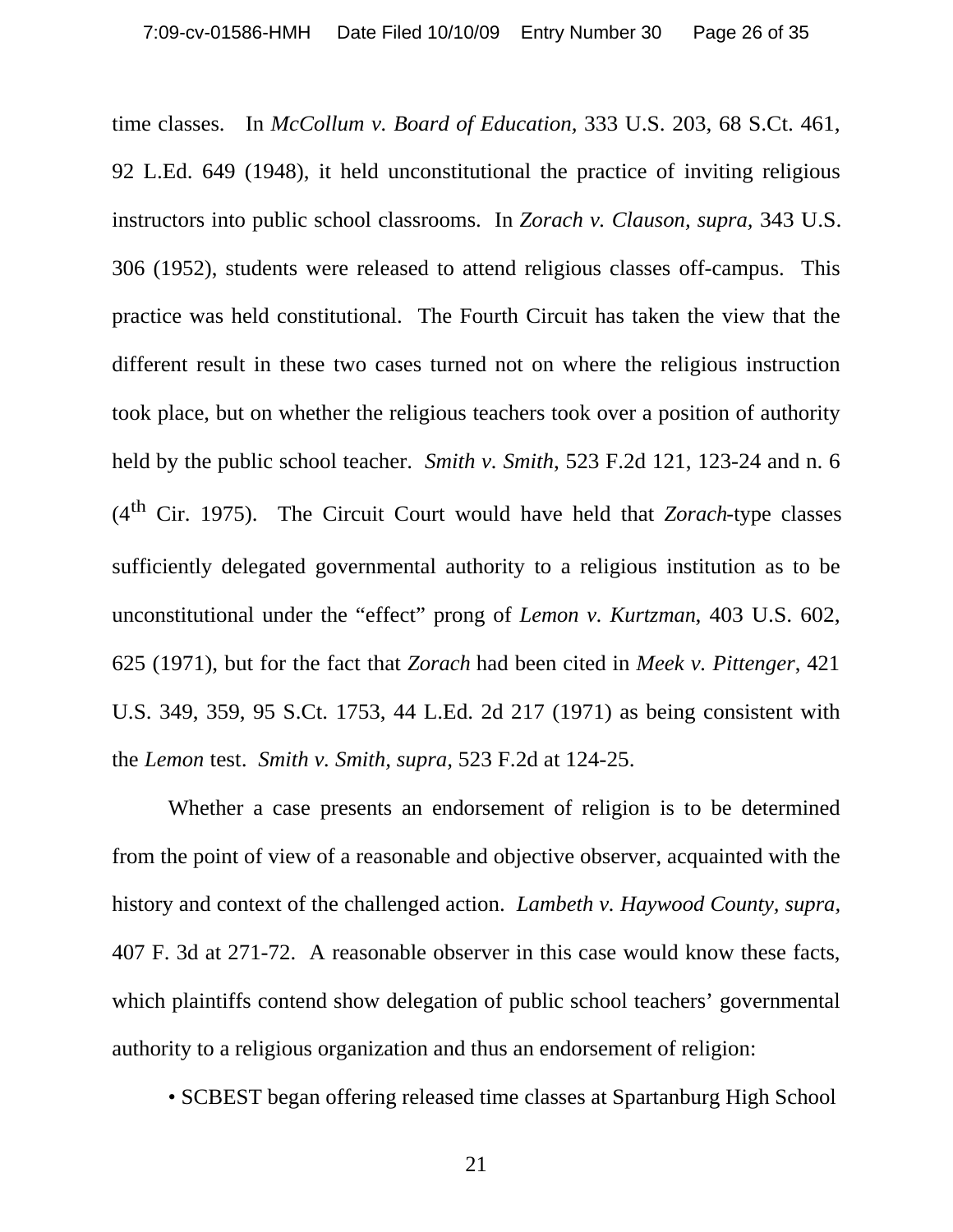in 1997. "Because elective credit was not available at that time" they had to discontinue the classes after a few years, for lack of interest. Cmplt. Ex. A; 2d Am. Cmplt. Ex. A.

• In 2006 South Carolina passed the Released Time Credit Act to encourage religious released time classes by allowing academic credit for them. Cmplt. ¶ 18(5); 2d Am. Cmplt. ¶ 18(5).

• In 2007 Defendant engaged SCBEST to provide released time religious Classes for academic credit. Cmplt. Ex. A; 2d Am. Cmplt. Ex. A. Two months later defendant enacted a Policy allowing academic credit for them and adopted the purpose of the Released Time Credit Act, which was to encourage them. Cmplt. ¶¶ 21, 23; 2d Am. Cmplt. ¶¶ 21, 23.

• Defendant knew that SCBEST intended to teach sectarian classes and as expected it has done so. Cmplt. ¶ 24; 2d Am. Cmplt. ¶ 24.

• The SCBEST course is taught by unaccredited teachers, 2d Am. Cmplt.  $\P$ 25. Defendant does not constrain them from awarding grades based on their perception of the students' religious progress. Cmplt. ¶ 26; 2d Am. Cmplt. ¶ 26.

• Defendant is prohibited by the United States Constitution from offering in-school sectarian courses. Cmplt. ¶ 28; 2d Am. Cmplt. ¶ 28; *School Dist. of Abington Twp. v. Schempp*, *supra,* 374 U.S. 203 (1963).

• The Released Time Credit Act requires that academic credit given for released time religious education classes be determined under the Transfer

22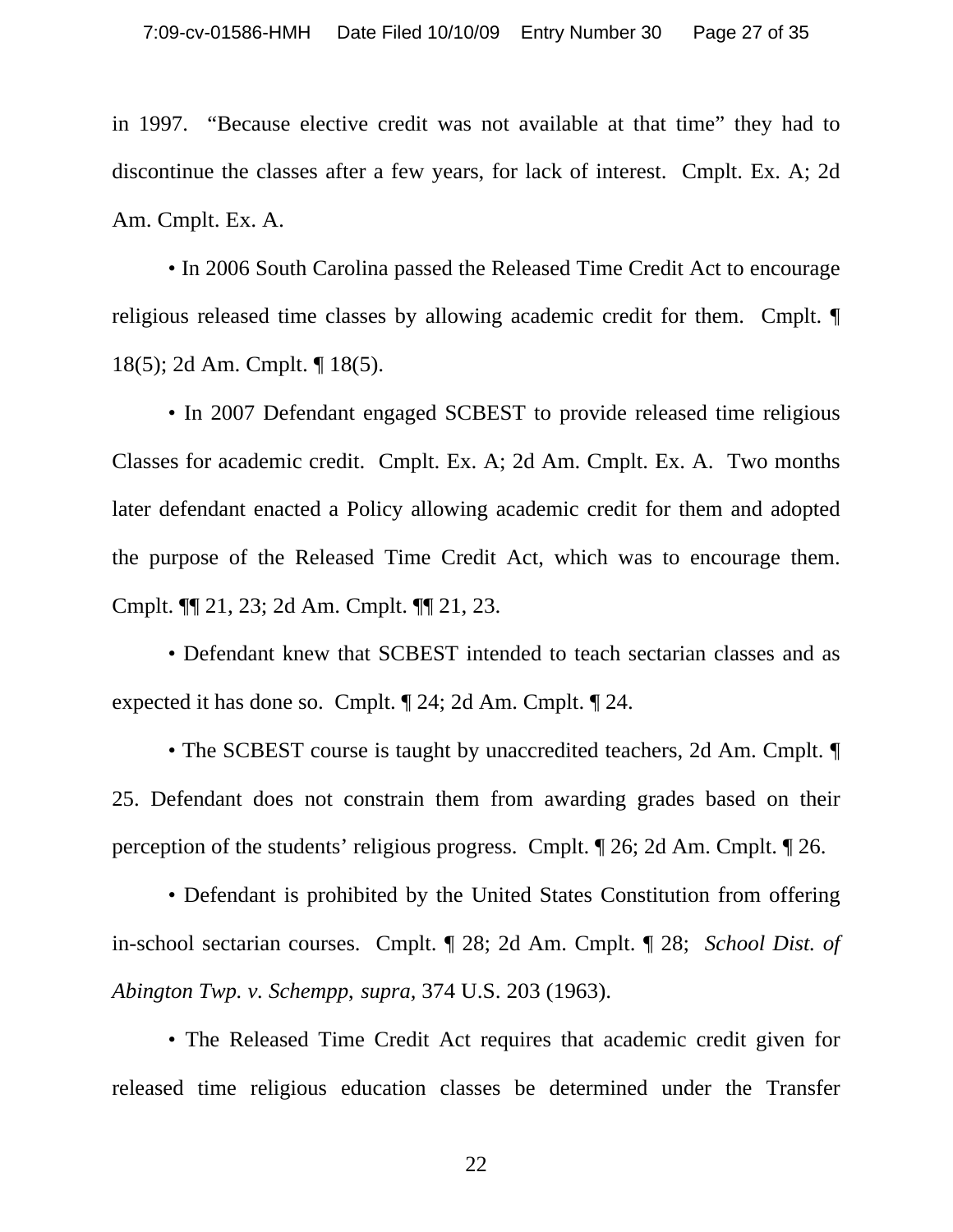Regulations of the South Carolina State Department of Education. Cmplt. ¶ 30; 2d Am. Cmplt. ¶ 30. These regulations require that academic credit for grades awarded by unaccredited schools such as SCBEST be evaluated either by giving tests to evaluate the SCBEST course academically or by probationarily assigning the student to a comparable class.  $9$  Application of the first of these requirements would unconstitutionally entangle defendant in deciding religious questions. *School Dist of Abington Twp., supra.* Application of the second requirement is impossible because defendant may not constitutionally offer such a course. *Id.*

• To evade this dilemma SCBEST and defendant agreed with Oakbrook, a local private accredited school, that the grades awarded by SCBEST would be transmitted to defendant as being Oakbrook grades. Oakbrook has no substantial connection to SCBEST and serves in this case only to report the SCBEST grades as being its own. Defendant then knowingly credits these grades as if they were

<sup>9</sup> Cmplt. ¶ 29; 2d Am. Cmplt ¶ 29: "South Carolina State Board of Education Regulation R 43-273, effective December 26, 2003, Transfers and withdrawals ("Transfer Regulations") provides in part: ". . . 3. If a student transfers from a school, which is not accredited, he or she shall be given tests to evaluate prior academic work and/or be given a tentative assignment in classes for a probationary period."

Cmplt. ¶ 31; 2d Am. Cmplt ¶ 31: "SCBEST is not an accredited high school within the meaning of the Transfer Regulations."

Cmplt. ¶ 32; 2d Am. Cmplt ¶ 32: "Paragraph 3 of the Transfer Regulations controls the granting of academic credit for public high school grades for the SCBEST course and all other courses taught by unaccredited schools."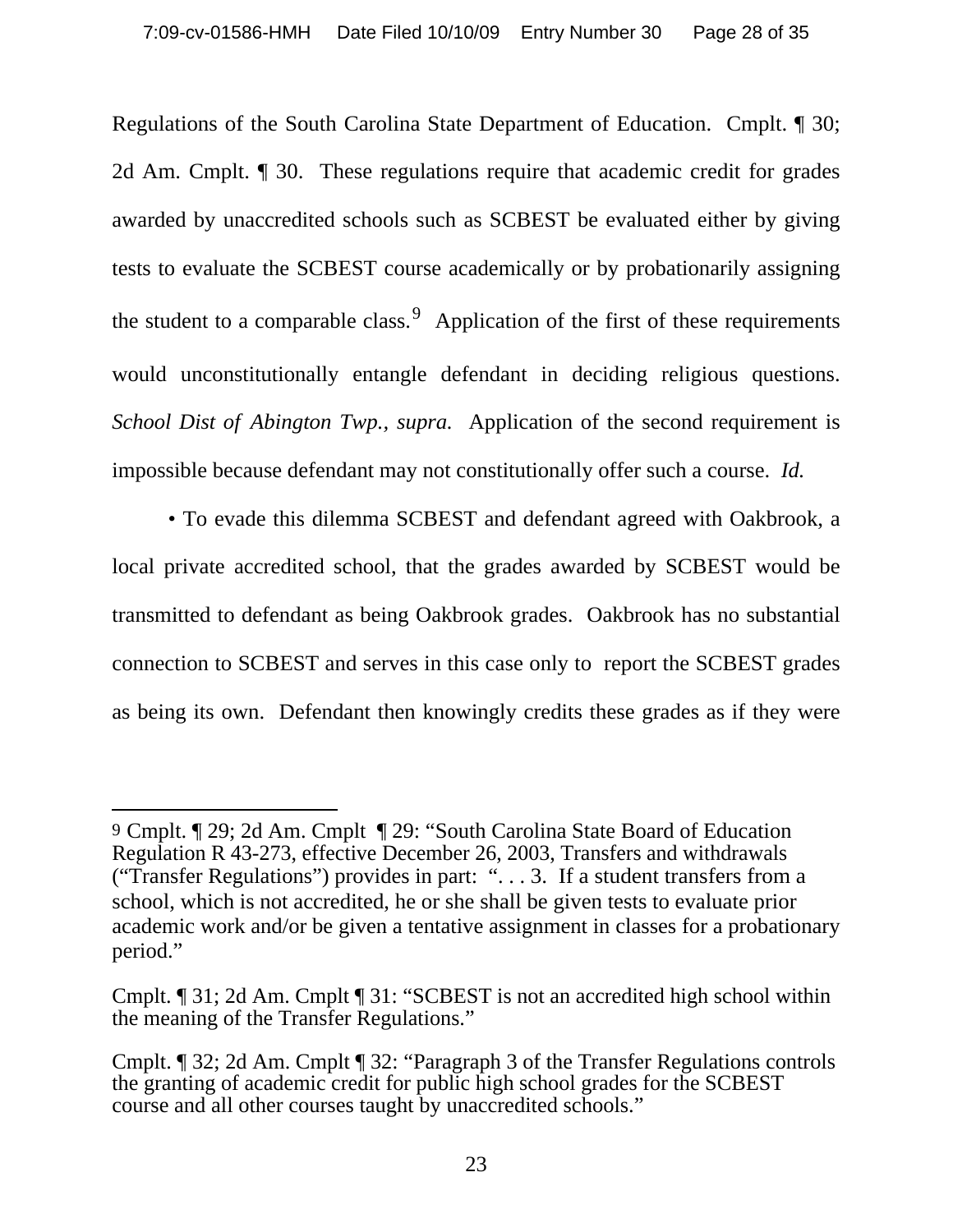Oakbrook grades, thus evading the application of the Transfer Regulations.<sup>10</sup>

• Because defendant accepts SCBEST grades at face value and without further inquiry, a released time student may, either because of his or her religious prowess or possible academically unmerited grade inflation by SCBEST's teachers, qualify for a GPA-dependent LIFE Scholarship for which he or she would not otherwise have qualified, or obtain a GPA-influenced emolument such

2d Am. Cmplt ¶ 36: . . .

"(a) the grades submitted by Oakbrook to defendant are treated by defendant as coming from Oakbrook and not from SCBEST and without further inquiry they are entered upon the student's official transcript and credited as satisfying an elective requirement and used to compute grade point averages;

(b) in so doing Defendant ignores its knowledge that the SCBEST course is a sectarian and proselytizing and evangelical course and a course which could not be constitutionally taught in any public school in the United States and a course subject to Paragraph 3 of the Transfer Regulations; and

(c) other unaccredited schools subject to application of Paragraph 3 of the Transfer Regulations are not allowed by defendant to have their grades transferred as coming from an accredited private school."

2d Am. Cmplt 37: "Upon information and belief the arrangement to have the SCBEST grade reported as if it were an Oakbrook grade was made and has been implemented with a purpose to evade, for the purpose of favoring sectarian, evangelical and proselytizing religious release time educational courses, the matters set forth in Paragraphs 29 through 36, above."

<sup>10</sup> 2d Am. Cmplt ¶ 35: "Defendant and SCBEST and Oakbrook Preparatory School (Oakbrook), a private religious school located in Spartanburg, South Carolina, which is accredited within the meaning of the Transfer Regulations, have arranged for the grade assigned to released time students by SCBEST to be reported to defendant by Oakbrook as if it were an Oakbrook grade. Upon information and belief there is little or no formal or substantive educational connection between Oakbrook Preparatory School and SCBEST."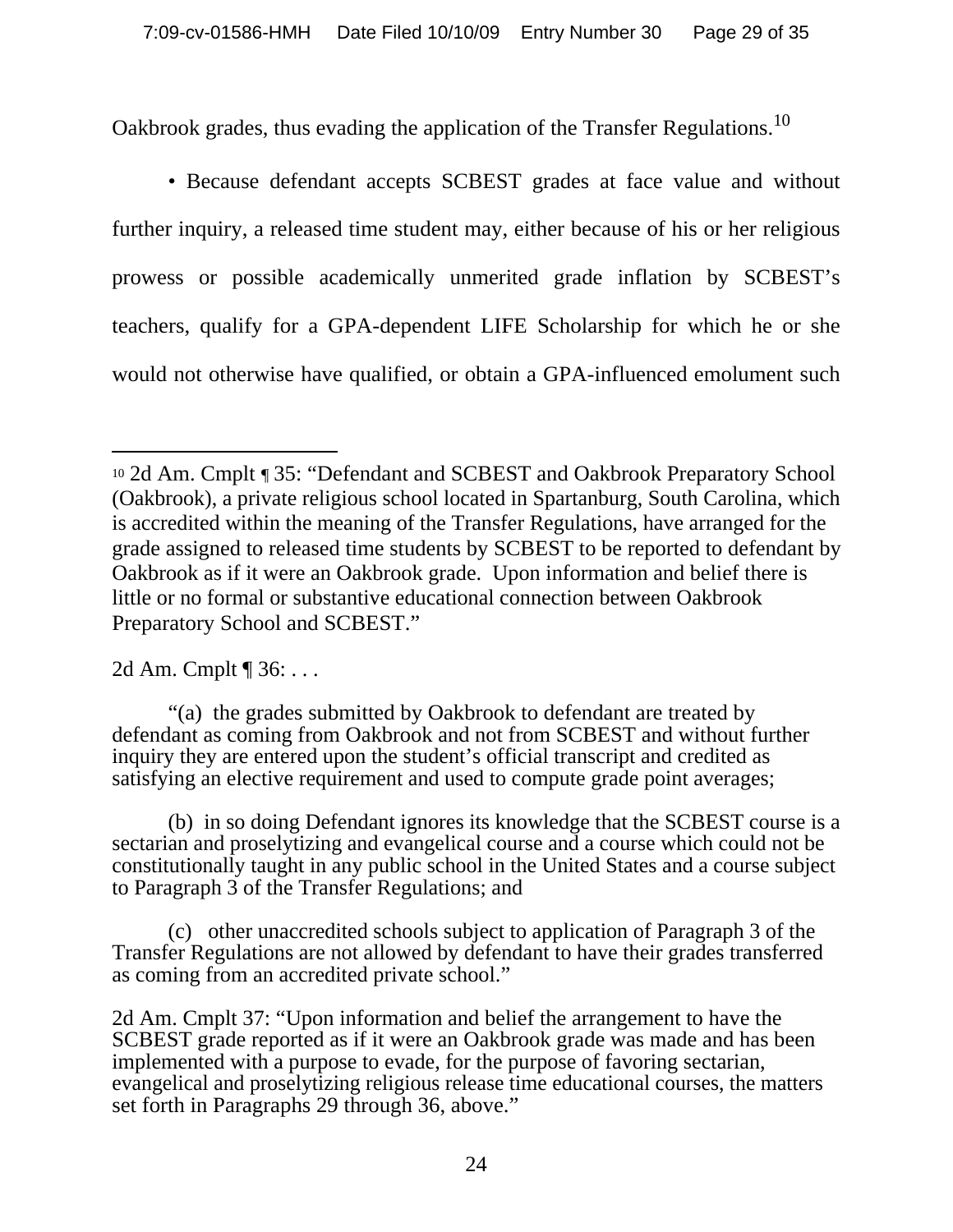as a salutatorianship. Cmplt.  $\P$  36(a); 2d Am. Cmplt.  $\P$  36(a).<sup>11</sup>

This course of conduct, objectively and reasonably considered, is an endorsement of religion. It is not merely an accommodation. No burden is removed from religious exercise. *Zorach*-style released time courses can continue to be offered, but because interest in them was lagging, academic credit is now offered. A special bonus is offered to encourage – not accommodate – released time. This is done by evading otherwise controlling regulations. This objectively shows favoritism and encouragement to religion.

This case is similar in its religious effect to *Larkin v. Grendel's Den*, 459 U.S. 116, 103 S.Ct. 505, 74 L.Ed. 2d 297 (1982). There a statute gave churches an effective veto power over applications for liquor licenses within a radius of 500 feet of the church, much as defendant here has given SCBEST an uncontrolled power to determine public school academic grades. The Court held that this violated the "effect" prong of *Lemon* because the churches were given standardless power which could be exercised for religious reasons, 459 U.S. at 125, and because "the mere appearance of a joint exercise of legislative authority by Church and State provides a significant symbolic benefit to religion in the minds of some by reason of the power conferred." 459 U.S. at 125-25. That analysis fits this

<sup>11</sup> "[T]he grades submitted by Oakbrook to defendant are treated by defendant as coming from Oakbrook and not from SCBEST and without further inquiry they are entered upon the student's official transcript and credited as satisfying an elective requirement and used to compute grade point averages."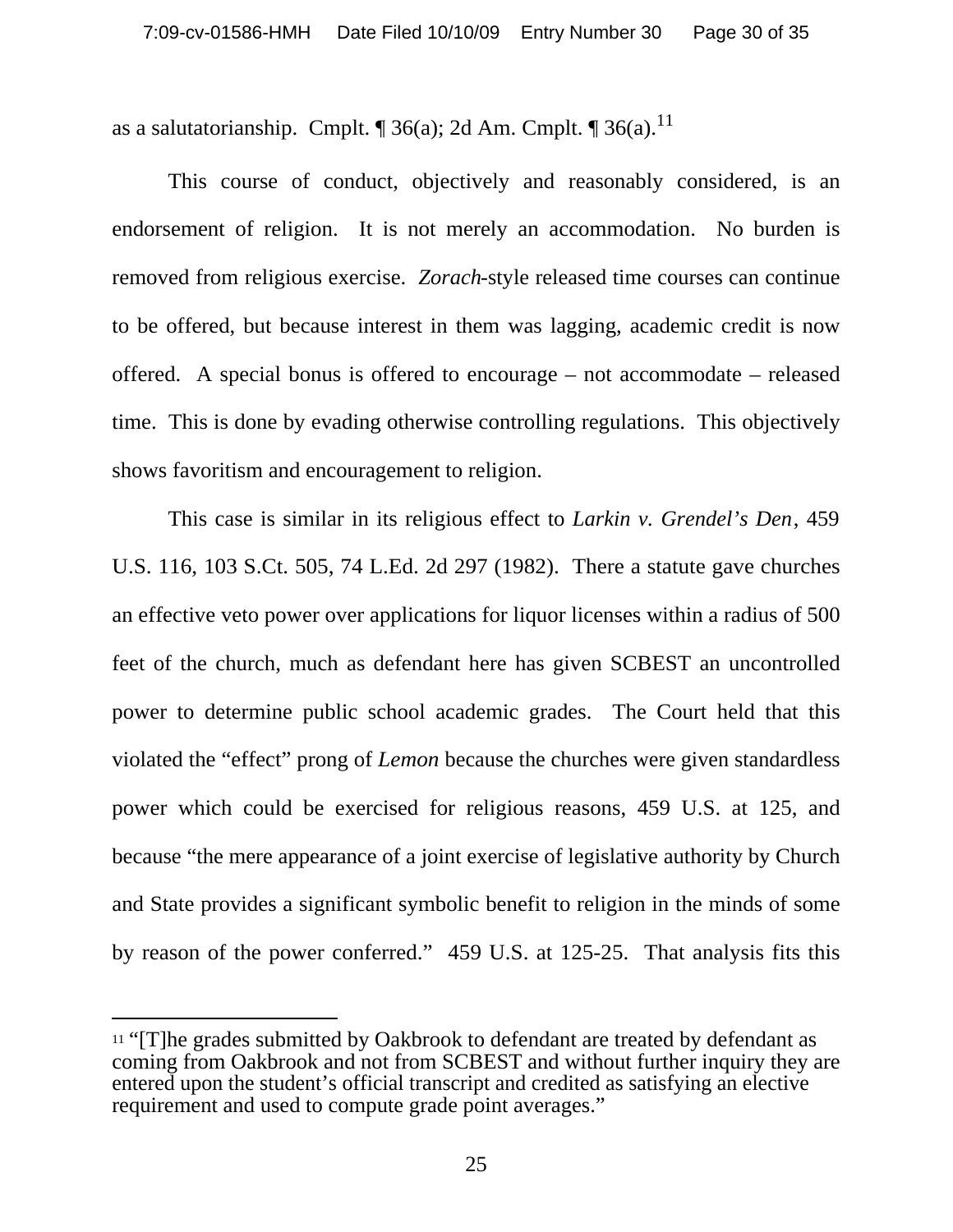case like a hand in a glove. Both reasons apply. The delegation to a religious entity of power to grant a public school grade is a standardless delegation that can be exercised for religiously discriminatory reasons, and symbolically it joins Church and State in responsibility for public education of children.

### **3. Defendant has excessively entangled itself with SCBEST by donating a governmental power to it.**

Defendant's donation to a religious institution of its governmental power to give a public school academic grade excessively entangles it with religion. In *Larkin v. Grendel's Den*, *supra*, 459 U.S. 116 (1982), the Court went on to hold that the statute offended the entanglement prong of the *Lemon* test quite apart from whether a reasonable observer would find a violation under the second prong. The Court first quoted from *Lemon, supra,* 403 U.S. at 625:

Under our system, the choice has been made that government is to be entirely excluded from the area of religious instruction and *churches excluded from the affairs of government.*

459 U.S. at 126 (*Larkin* Court's emphasis). The Court then adverted to the "core rationale" of the Establishment Clause, going back a century and a half to South Carolina law:

The structure of our government has, for the preservation of civil liberty, rescued the temporal institutions from religious interference. On the other hand, it has secured religious liberty from the invasion of civil authority. *Watson v. Jones*, 13 Wall. 679, 730, 20 L.Ed. 666 (1872), *quoting Harmon v. Dreher,* 1 Speers Eq. 87, 120 (S.C. App. 1843).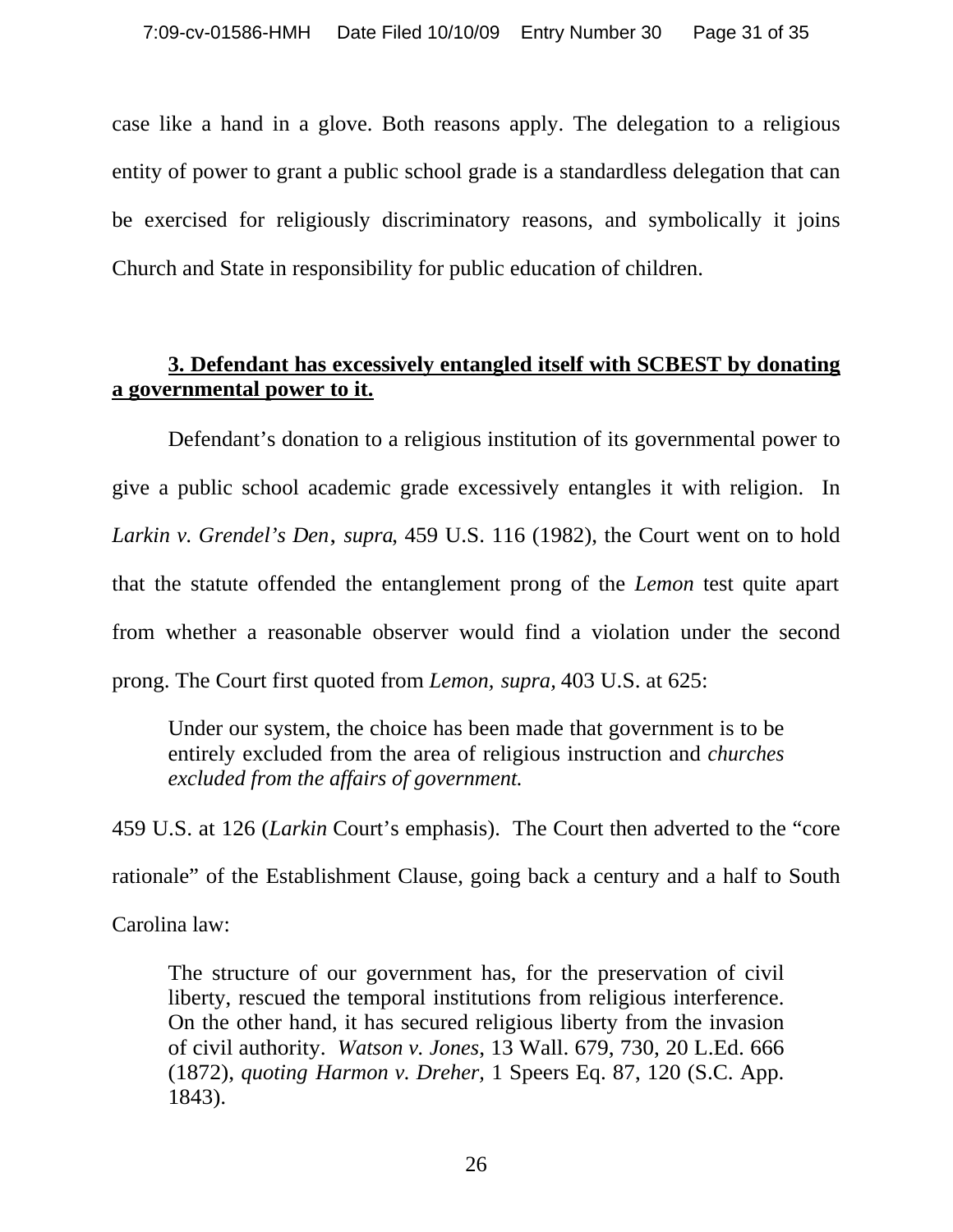459 U.S. at 126. This meant that "[t]he Framers did not set up a system of government in which important, discretionary governmental powers would be delegated to . . . religious institutions." *Id.* Applying this core rationale to implementation of the statute, its delegation was held unconstitutional because it "substitute[d] the unilateral and absolute power of the church for the reasoned decisionmaking of a public legislative body acting on evidence and guided by standards, on issues with significant economic and political implications." 459 U.S. at 127.

 Giving a high school grade is a discretionary governmental function. It involves evaluation and judgment. One grade can be the difference between getting and not getting a high school diploma. Defendant has given SCBEST complete power over what grade is to be given, even to the extent of allowing it to evade the requirements of the Transfer Regulations. SCBEST is free to give lower grades to minorities because of a belief that they can never fully understand true Christianity, or to give a student an "F" because she had a crisis of faith on the last day of class and realized that she was an unbeliever, or to give an "A+" for exceptional piety. Any of these actions would result in an unreviewable public school grade based on religion.

The principle that governmental power may not be donated to a religious

27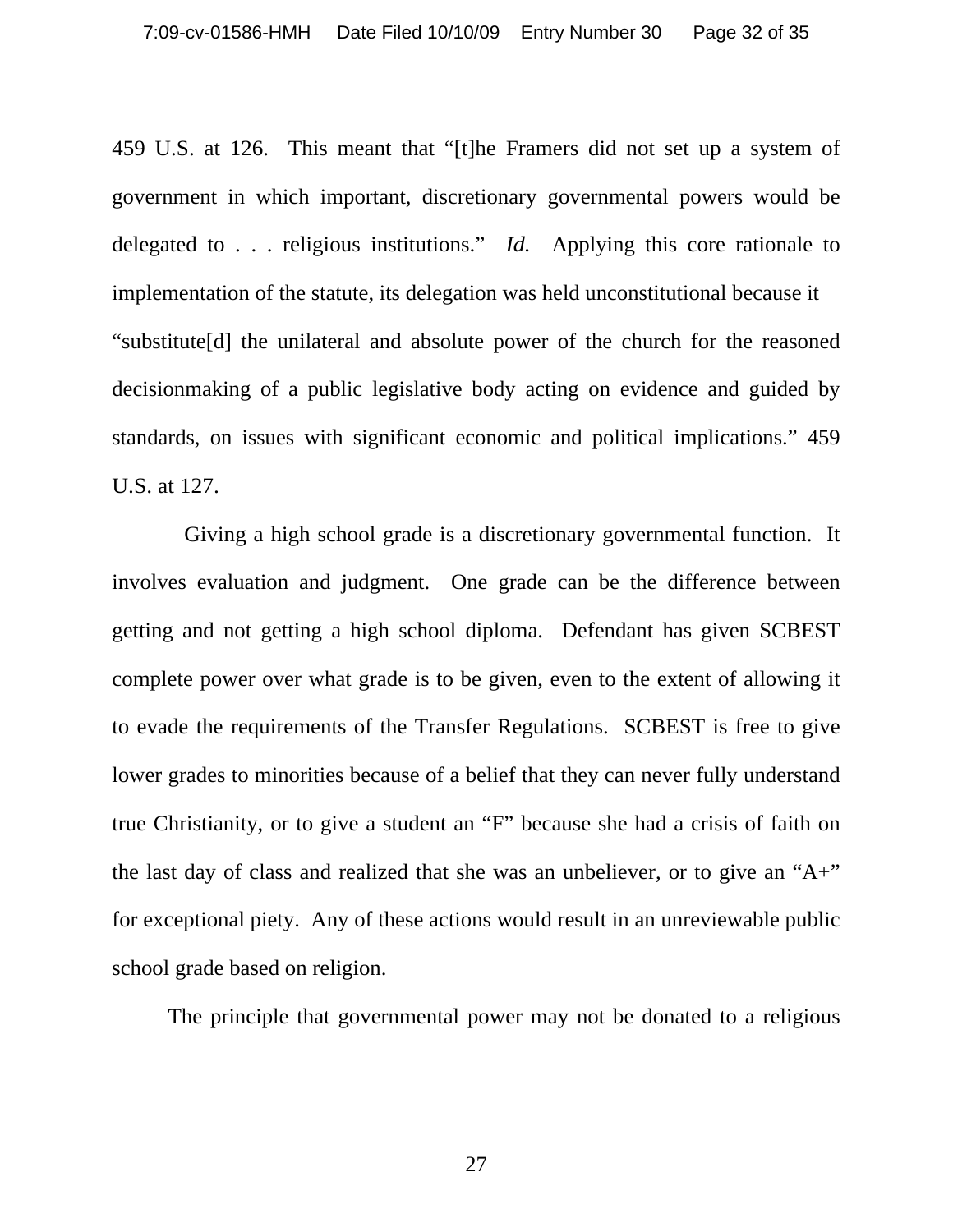institution<sup>12</sup> is an aspect of the broader principle that governmental power may not be donated to any private institution or person. Our guiding aphorism is that we have a government of laws, not men. When governmental power is donated to private hands there is no legal process that can review its abuse and we have a government of men.

The strength of this principle was apparent in *Florida Lime and Avocado Growers, Inc. v. Paul*, 373 U.S. 132, 83 U.S. 1210, 10 L.Ed. 2d 248 (1963). The Court upheld, by a 5-4 vote, a California regulation which regulated the sale of avocados in California based on their oil content. This regulation had the effect of excluding about 6 percent of Florida avocados from sale in California. Federal regulation of Florida avocados was based on factors other than their oil content. The Court upheld California's regulation against Commerce Clause and Supremacy Clause challenges, thus allowing a State regulation to interfere with a federal regulation. This anomalous result has been taken to derive from the Court's concern that the federal regulation had been drafted by the South Florida Avocado Administrative Committee, a private organization, thus raising the spectre of a delegation of federal power to local control. One distinguished commentator sees this result as reflecting the wide ambit of *Larkin's* principle.

<sup>12</sup> In *Allegheny County v. ACLU,* 492 U.S. 573, 590-91,109 S.Ct. 3086, 106 L.Ed 2d 472 (1989), the Court characterized *Larkin* as holding that "government may not . . . delegate a governmental power to a religious institution."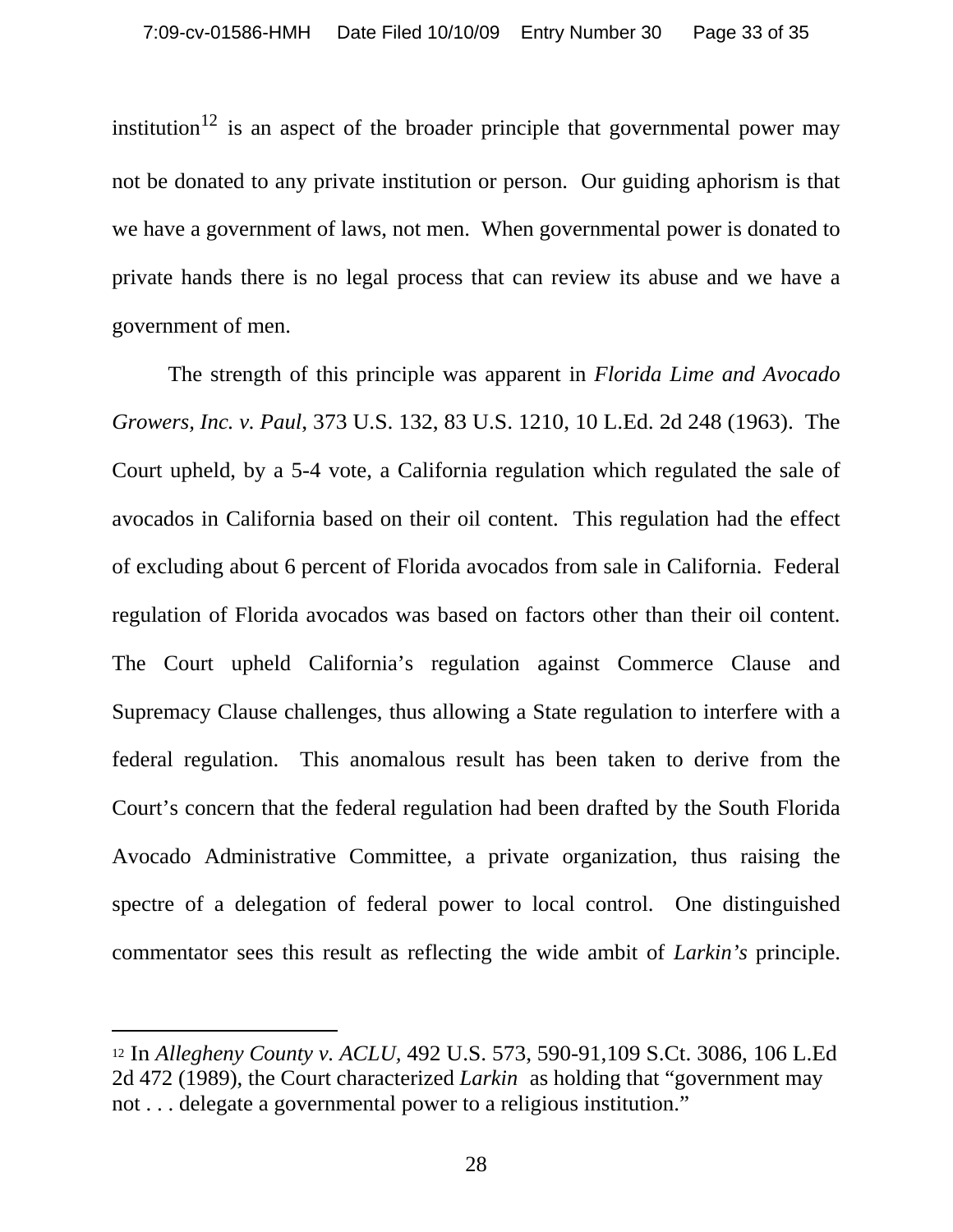Tribe, *American Constitutional Law* (3d ed., 2000) § 5.19 at n. 49.

This brings us full circle to *Smith v. Smith, supra*, 523 F.2d 121, in which the Fourth Circuit so accurately foresaw the principle of *Larkin* when it observed that it was the donation of governmental power to a religious institution that explained the difference in result between *McCollum* and *Zorach.*

#### **4. Defendant's exemption of SCBEST from the Transfer Regulations is an unconstitutional denominational preference.**

The sectarian religion practiced by SCBEST is allowed to avoid the application of the Transfer Regulations. Other courses from unaccredited schools, religious and otherwise, must surmount the Transfer Regulations. Cmplt. ¶ 36(c); 2d Am. Cmplt. ¶ 36(c). In *Larson v. Valente,* 456 U.S. 228, 102 S.Ct. 1673, 72 L.Ed. 2d 33 (1982), a State statute regulated the solicitation of charitable contributions by religious organizations, but only if they received more that 50% of their contributions from non-members. This preferred more established churches over start-up congregations. Applying the compelling interest test to this discrimination among sects, the Court found it untenable under the Establishment Clause. Likewise in the present case no compelling interest exists for the discrimination in favor of SCBEST and against other unaccredited providers of religious courses.

#### **CONCLUSION**

Because the Plaintiffs have demonstrated standing to maintain this action,

29